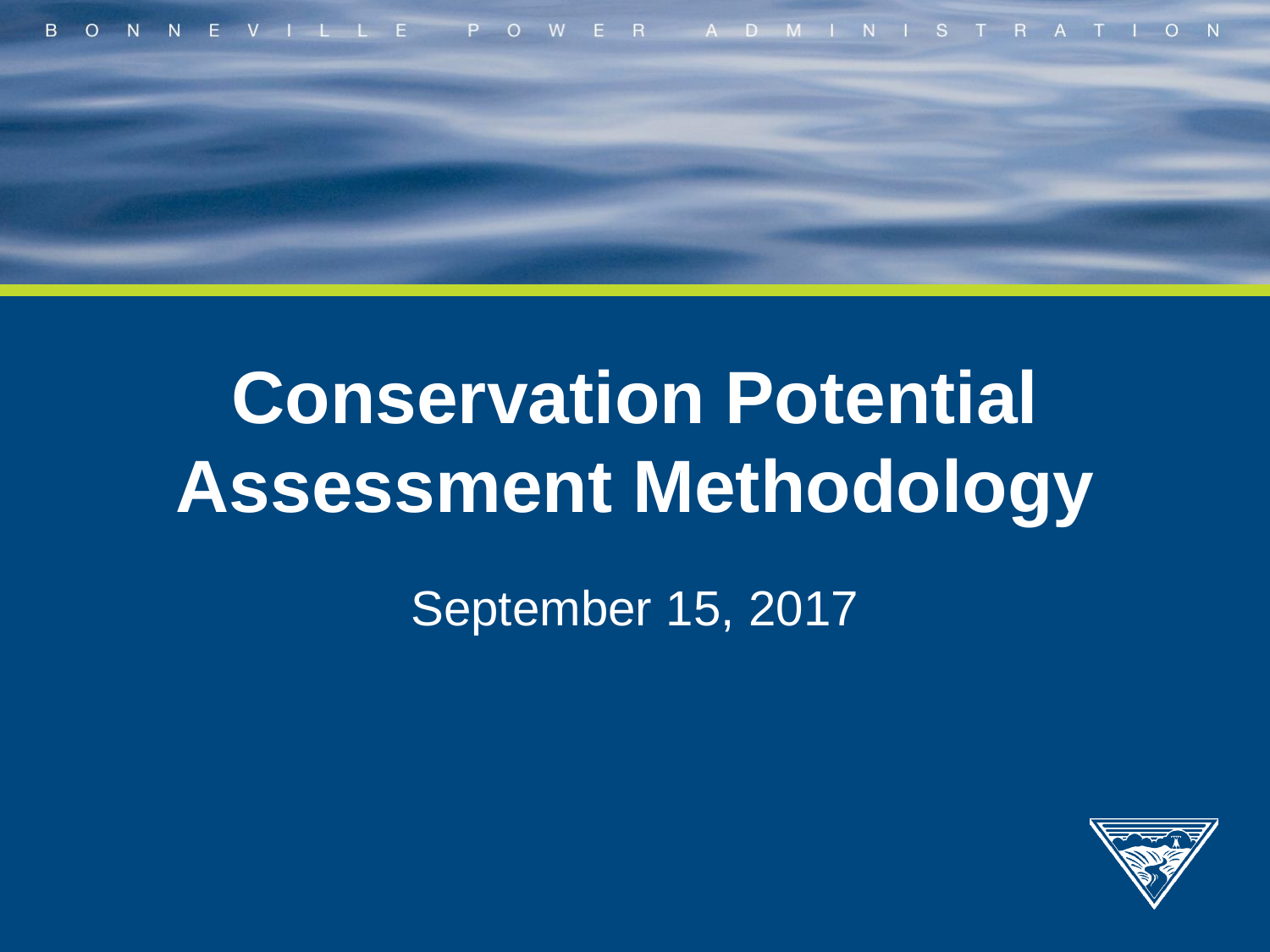# **Agenda**

| <b>Topic</b>                     | <b>Time</b>   |
|----------------------------------|---------------|
| <b>Introductions</b>             | $9:00 - 9:10$ |
| <b>Project Scope and Changes</b> | 9:10-9:30     |
| Methodology                      | 9:30-11:15    |
| <b>Next Steps</b>                | 11:15-11:30   |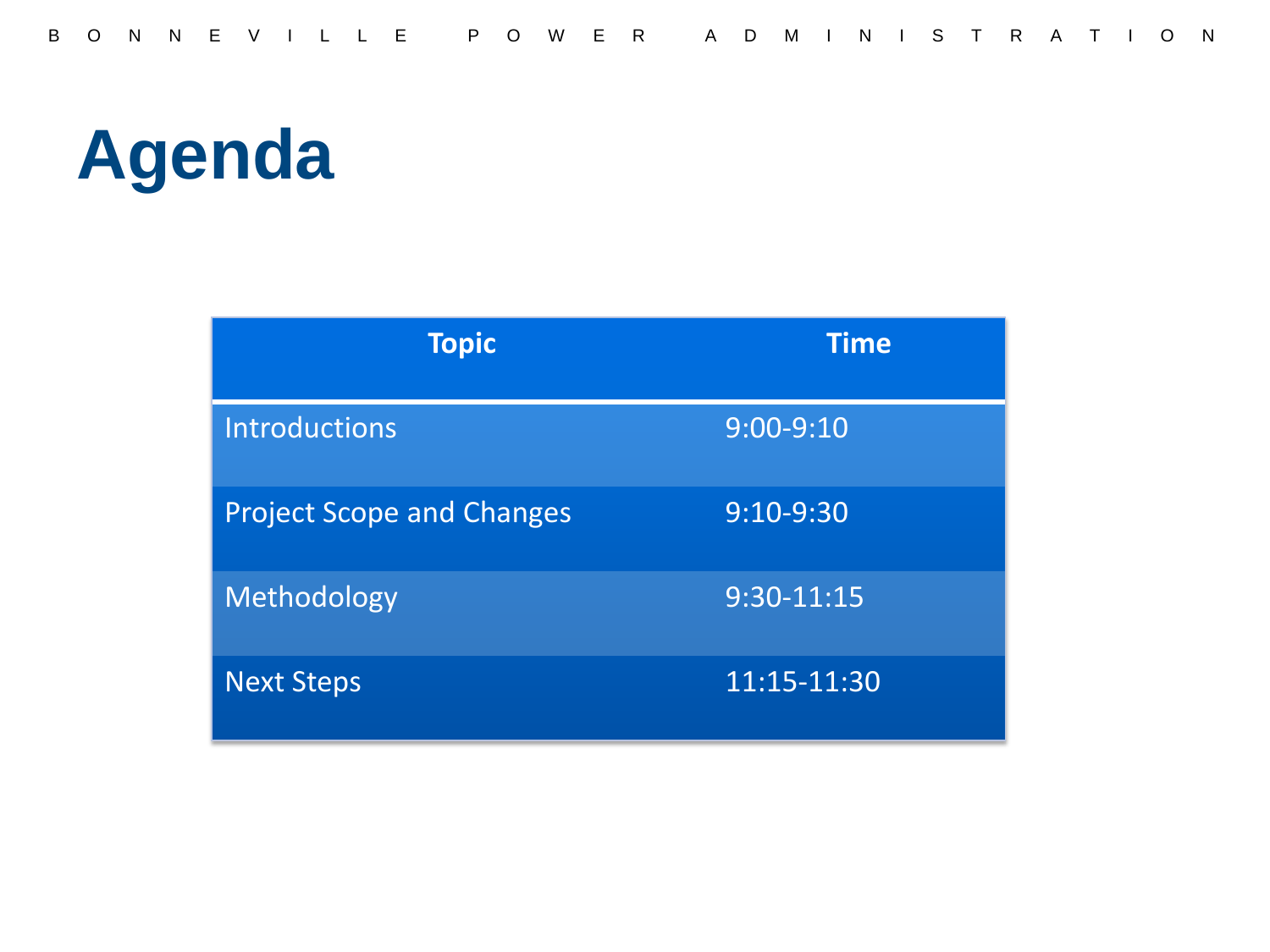## **Today's Objectives**

- Understand project scope and changes
- Receive feedback on proposed methodology
- Discuss next steps and further engagement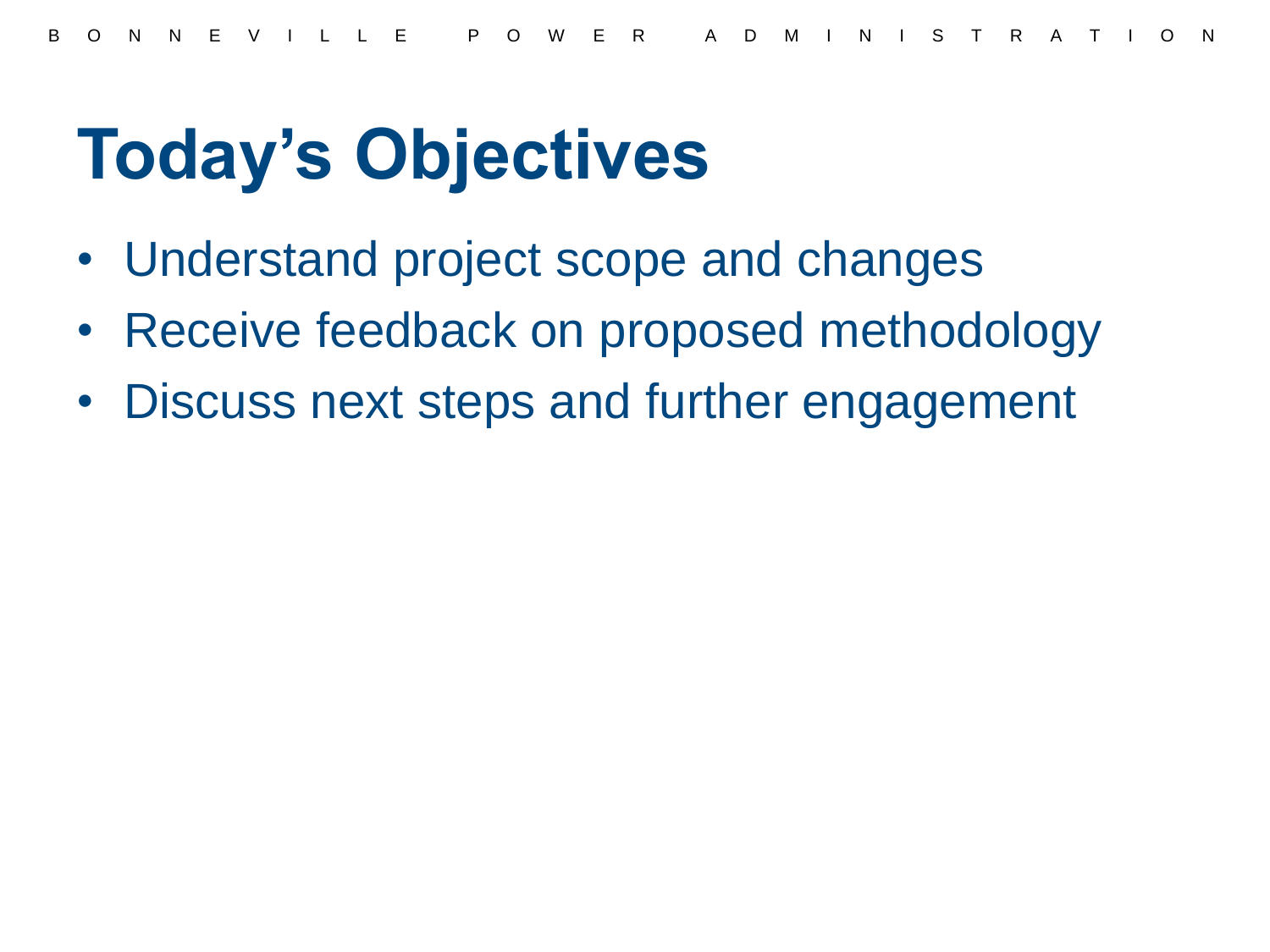# **Background**

- BPA has historically assumed 42% of Council goal as potential within BPA service territory
- Becoming increasingly important in understanding EE potential specific to BPA – Non wires, Integrated Planning, IDSM
- Administrator's Focus 2028 EE Closeout letter
- Lead us to the Resource Program
	- Compare supply and demand side resources to meet BPA's power needs
	- CPA is one component of the Resource Program **Enhancement**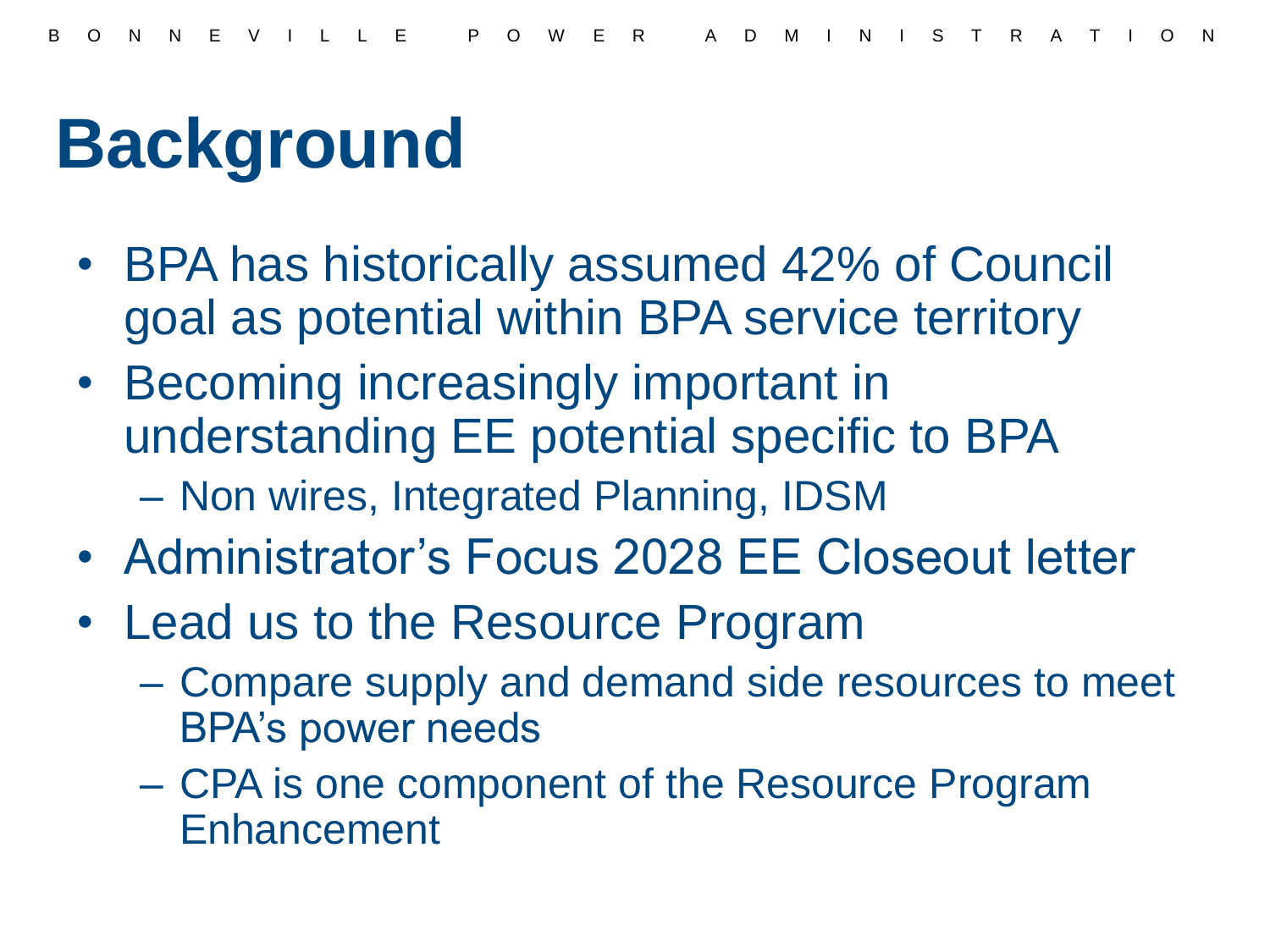#### **Resource Program Planning Process**

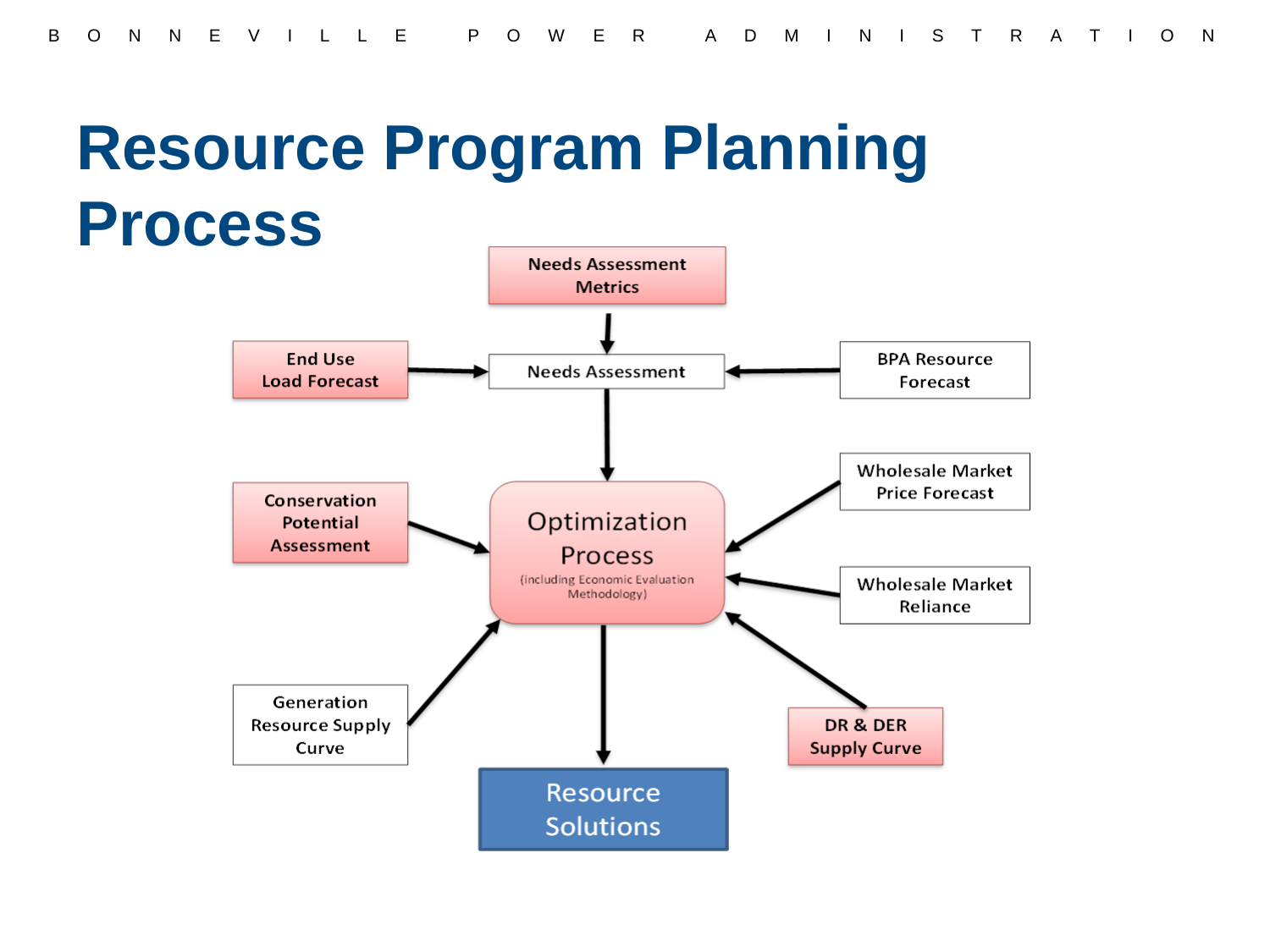# **CPA Project Timeline**

| <b>Implementation Plan</b>                                                    |                | 2017 |                |     |            | 2018           |     |     |
|-------------------------------------------------------------------------------|----------------|------|----------------|-----|------------|----------------|-----|-----|
| Delivery<br>• Milestone<br>Development                                        | Q <sub>3</sub> |      | Q <sub>4</sub> |     |            | Q <sub>1</sub> |     |     |
|                                                                               | Aug            | Sep  | Oct            | Nov | <b>Dec</b> | Jan            | Feb | Mar |
| Task Order 001                                                                |                |      |                |     |            |                |     |     |
| Kick off meeting and work plan                                                |                |      |                |     |            |                |     |     |
| Outline methodology for determining total EE savings in BPA service territory |                | w    |                |     |            |                |     |     |
| Develop energy efficiency technical potential supply curves specific to BPA   |                |      |                |     |            |                |     |     |
| Calculate the achievable savings potential for the BPA service territory      |                |      |                |     |            |                |     |     |
| Develop draft workbook, report and presentation                               |                |      |                |     |            |                |     |     |
| Develop final workbook, report and presentation                               |                |      |                |     |            |                |     |     |
| <b>Presentation of Results</b>                                                |                |      |                |     |            |                |     |     |

W - Methodology workshop: September 15th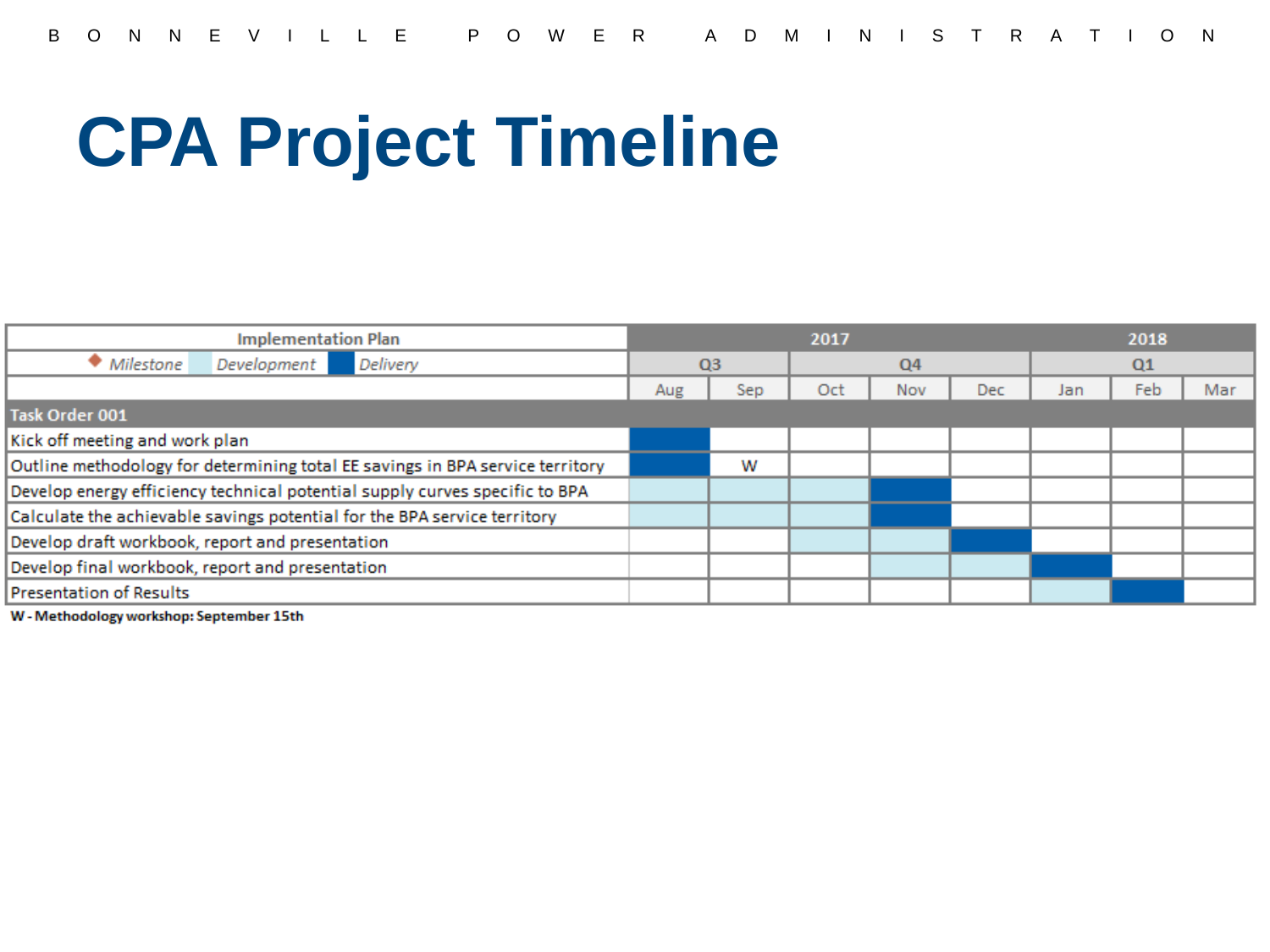#### **What is a CPA?**

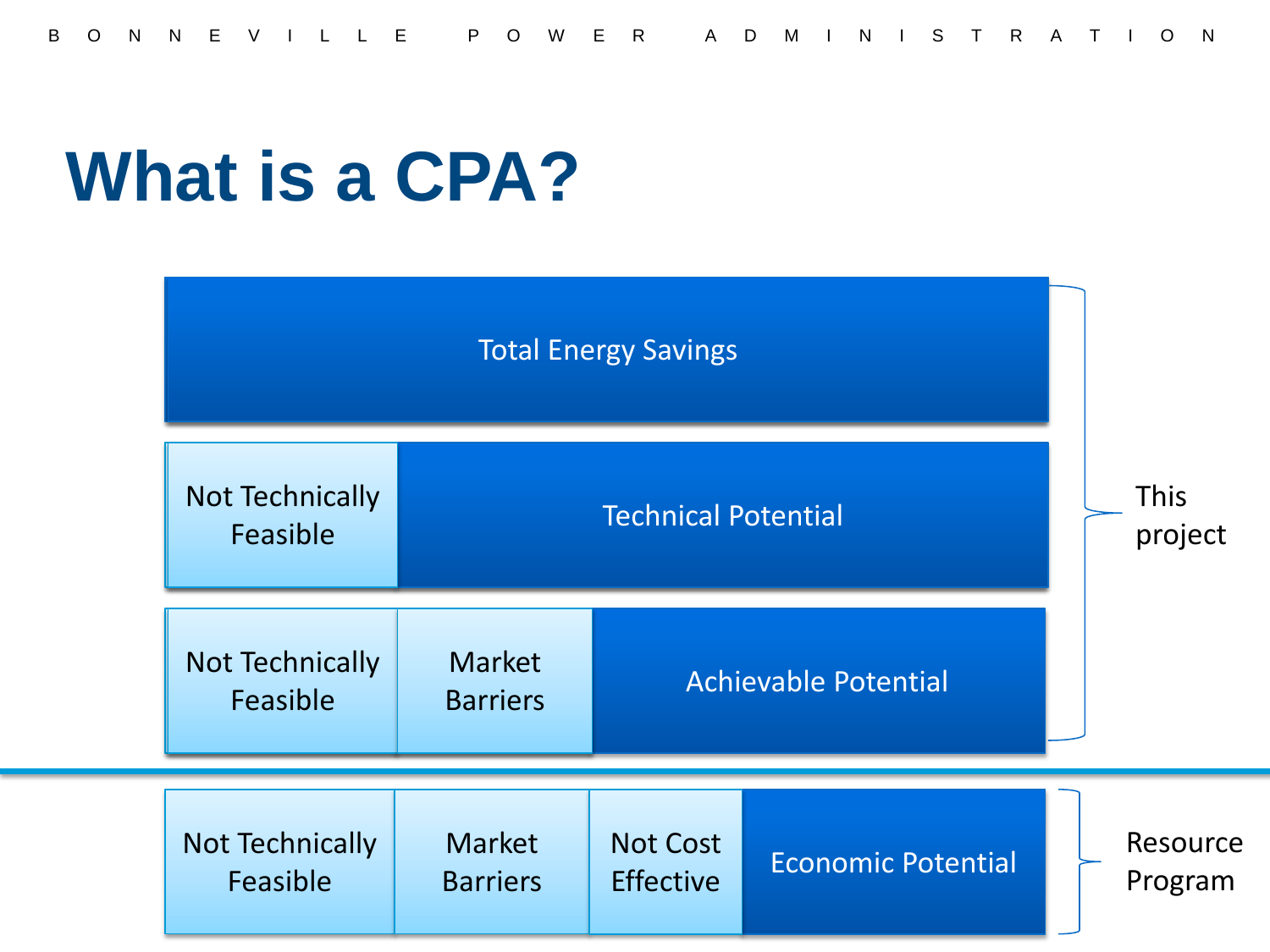## **Project Objectives**

- Estimate 20-year technical and achievable technical potential in BPA's service territory
- Produce conservation supply curves for use in BPA's resource program modeling
- Produce BPA-specific analysis consistent with the Council's methodology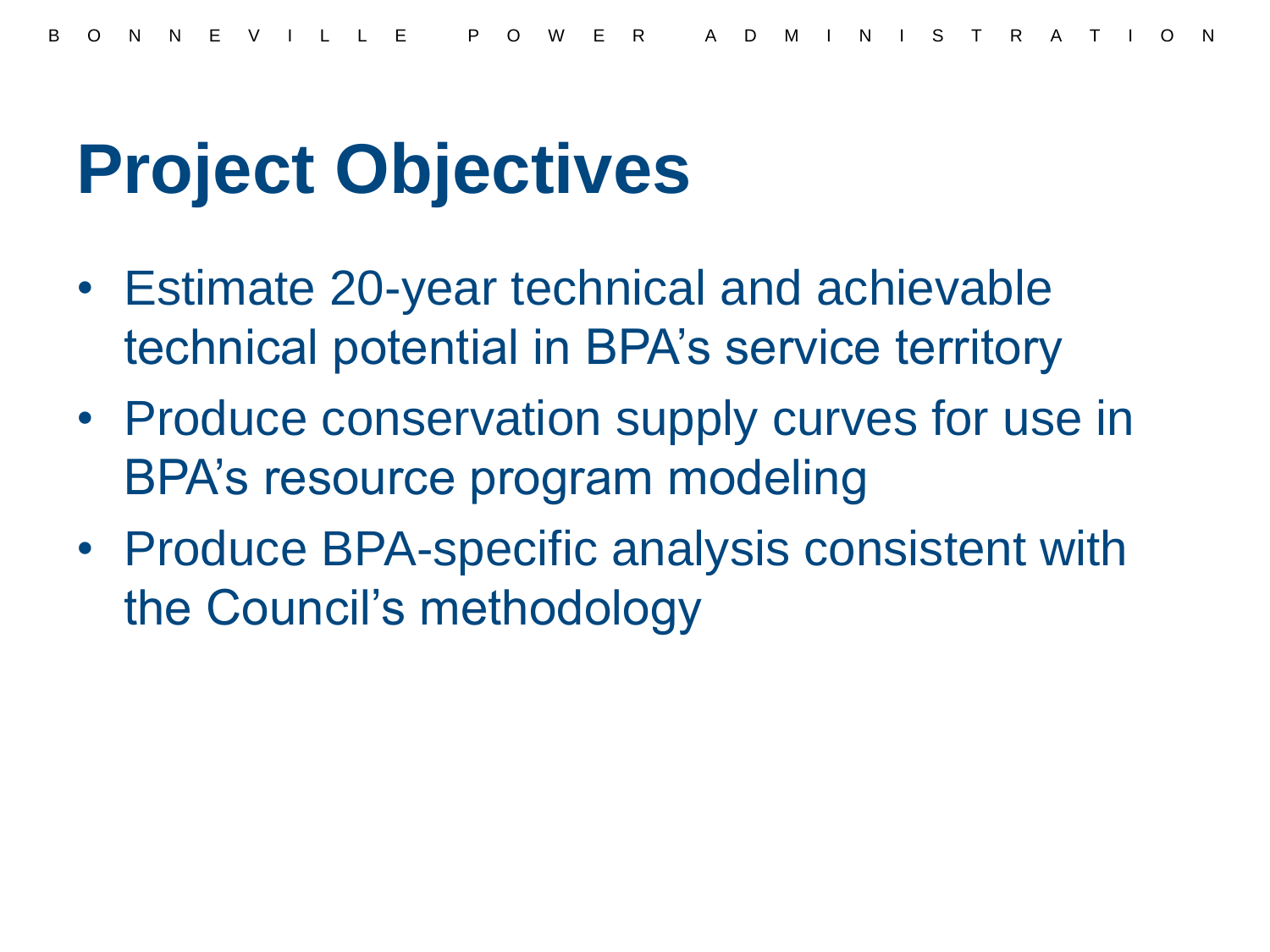### **The Original\* Question**

How much of the Council's Seventh Plan goals reside in the BPA service territory?

• To answer that question, need consistency with:

- Timeline (2016-2035)
- Baselines
- Available measures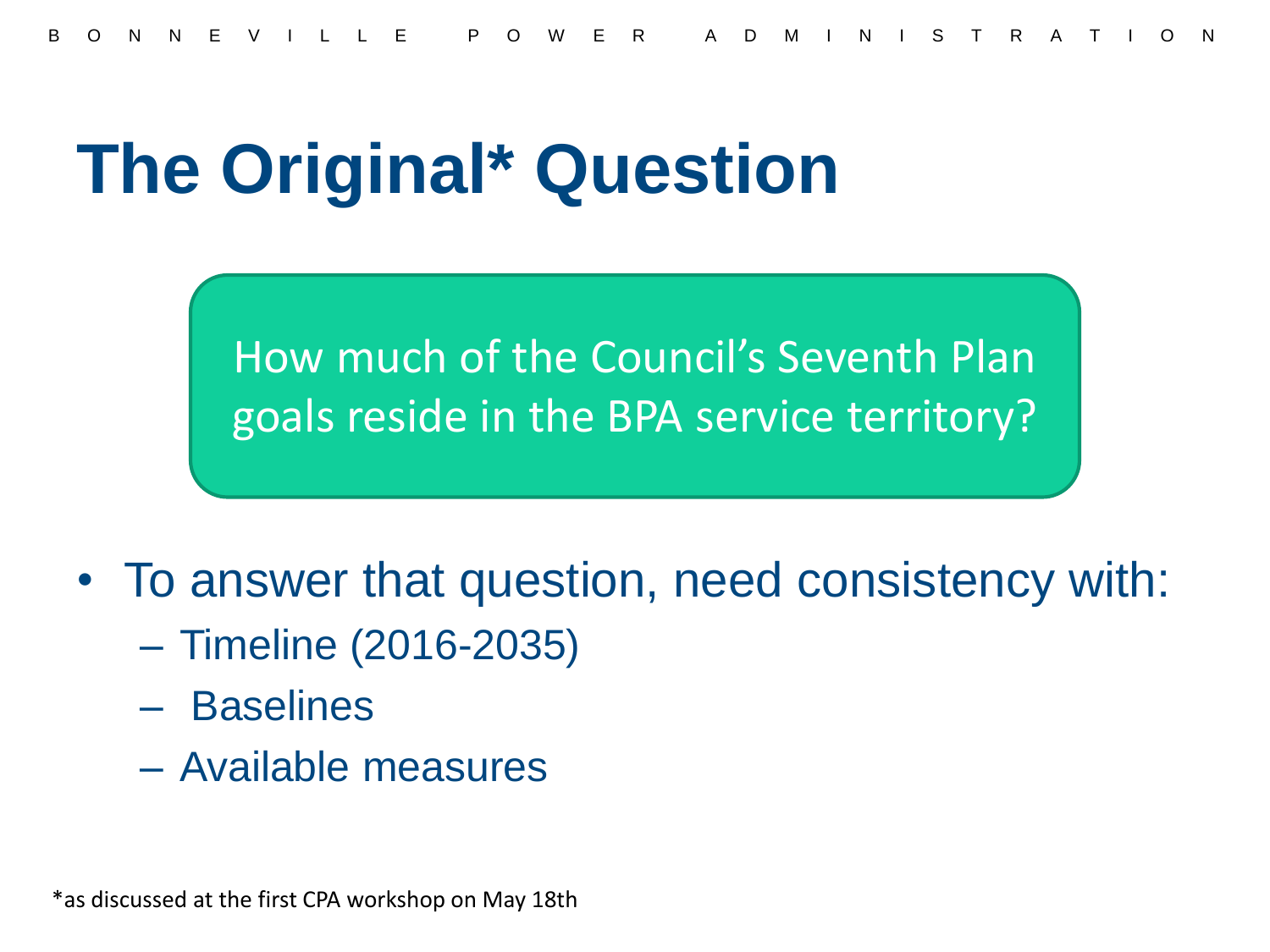#### **The BPA Resource Program**

How can BPA best meet its resource needs beginning in the next rate period?

- To answer this question:
	- Align all inputs to begin in 2020
	- Use most accurate and up to date information available
		- Load forecast
		- Needs assessment
		- Market prices
		- Generation Resources
		- Demand Response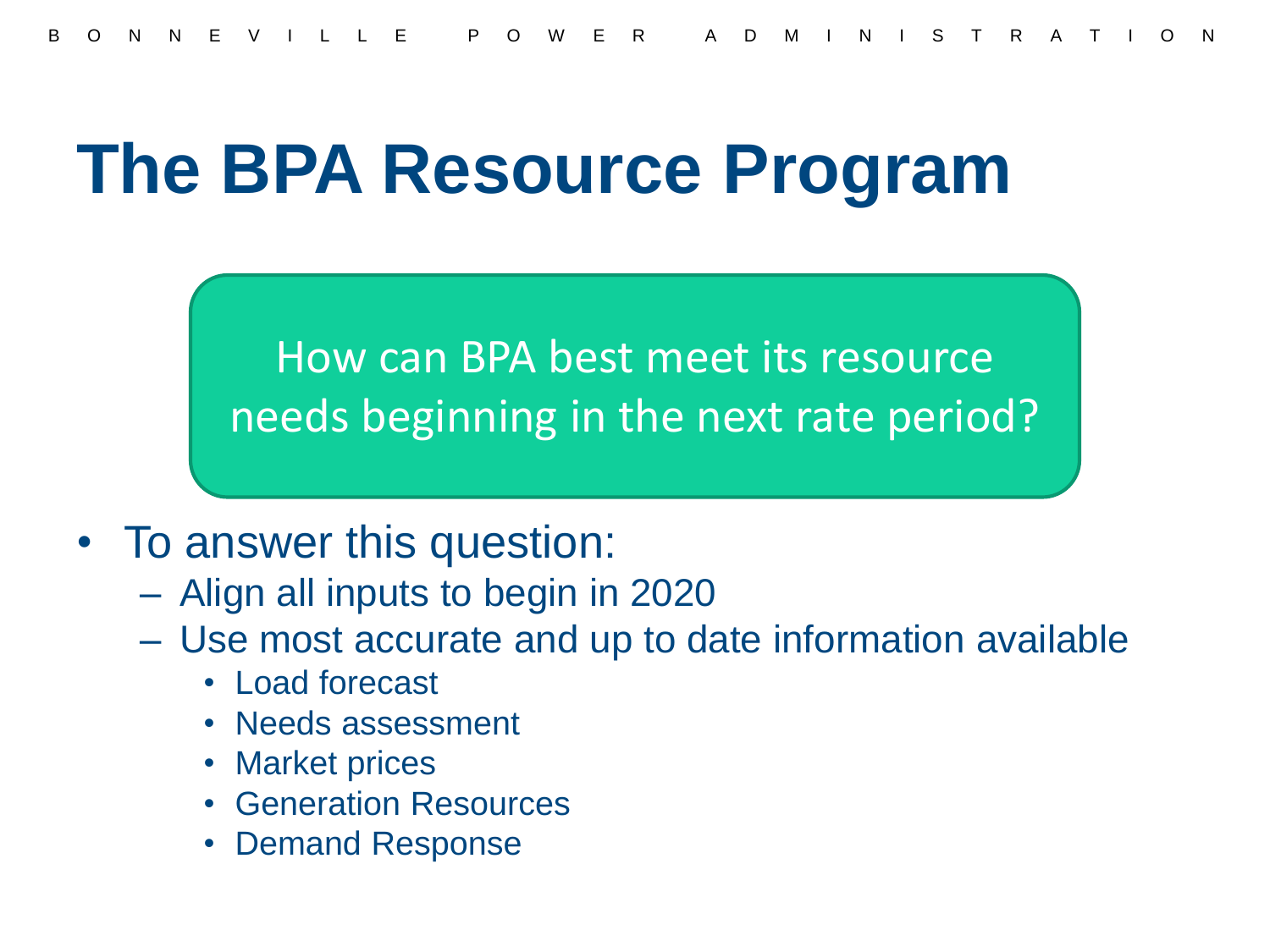#### **When we brought the two together…**

• We discovered we were trying to solve two different questions with the same CPA project



• Given the differences in timing, baselines and measure saving estimates, it's not feasible to answer both within the same contract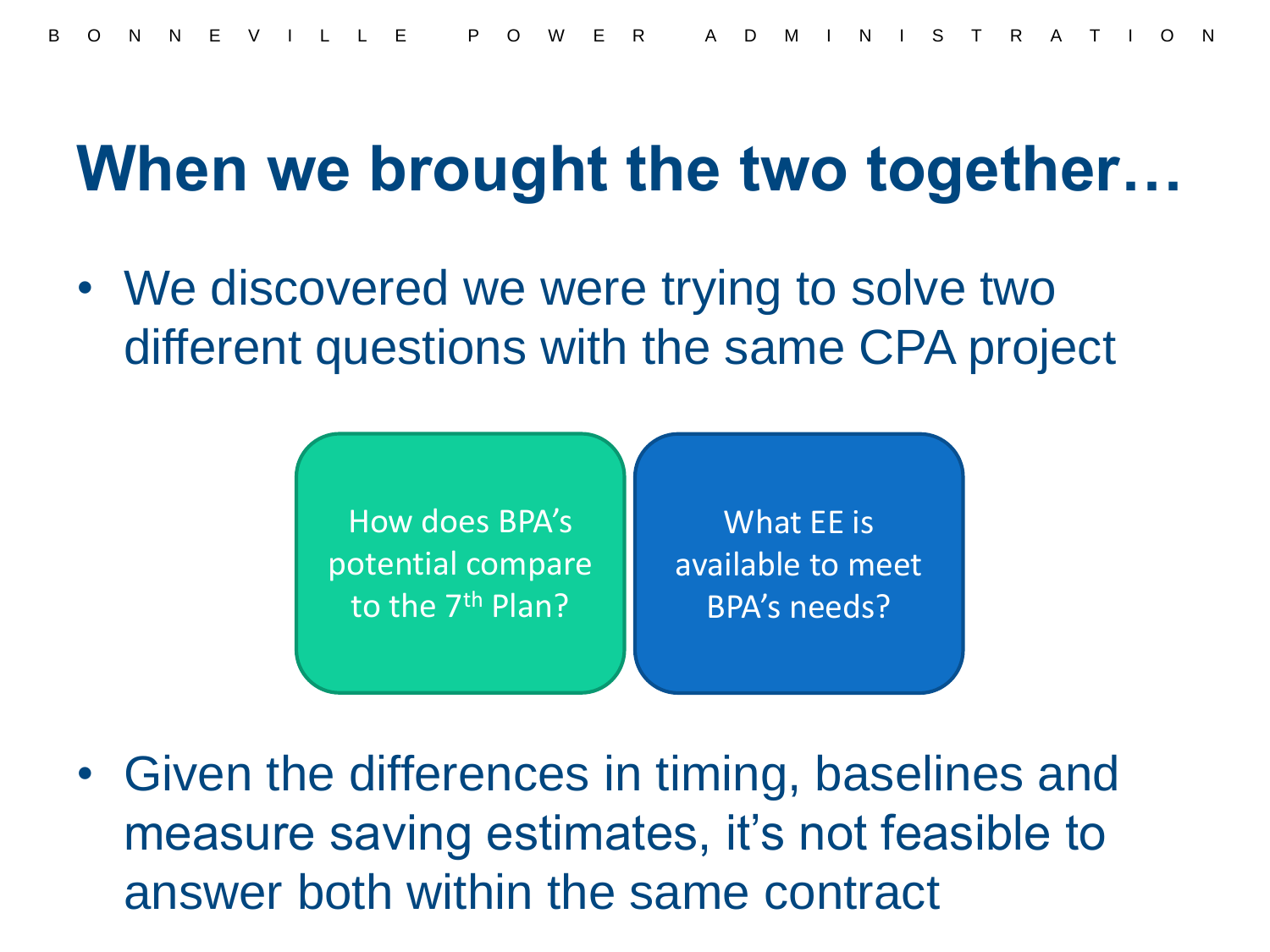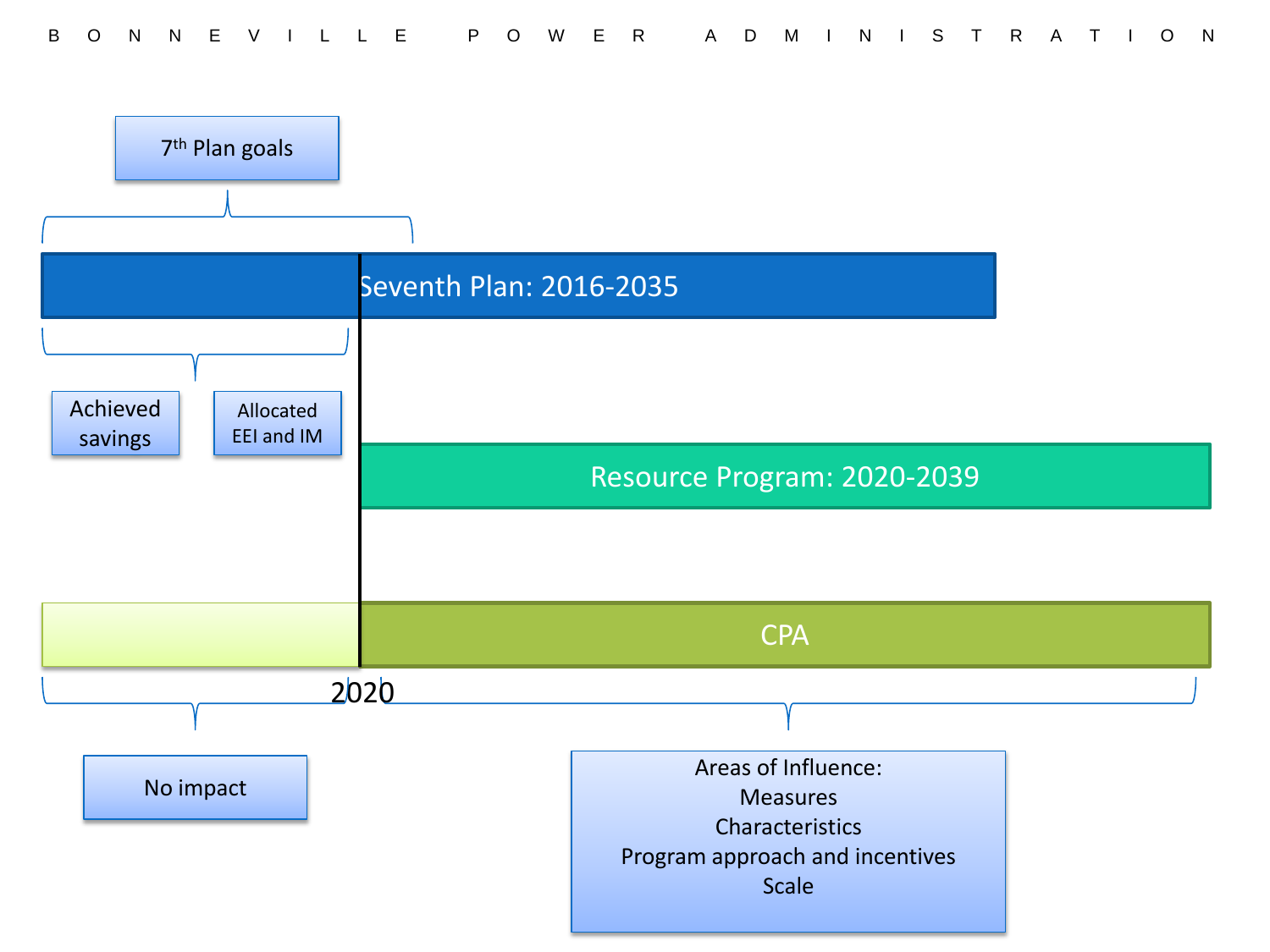#### **Our Proposed Path Forward**

Develop a CPA based on the Seventh Plan methodology but updated for baselines, characteristics and available measures Beginning in 2020

- While the comparison to the Seventh Plan potential is interesting, it does not provide value to the decisions needed in the Resource Program
- Would not be able to directly compare the economic potential for 2020 and 2021 to the 7<sup>th</sup> Plan
	- Updates to saturations, baselines and measures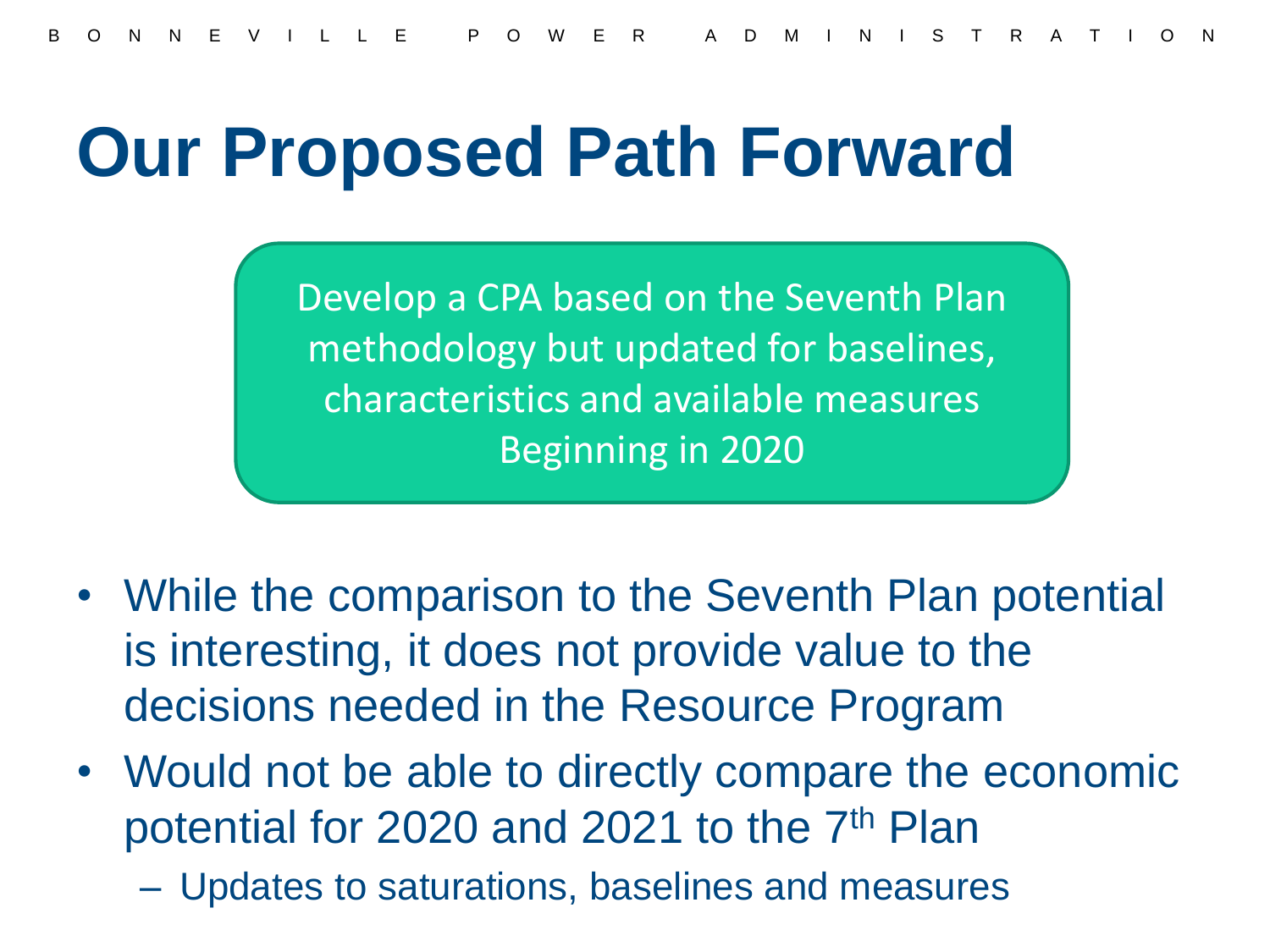## **Project Adjustments**

|                                  | <b>Original</b> | <b>Modified</b> | <b>Fully Updated</b> |
|----------------------------------|-----------------|-----------------|----------------------|
| <b>Methods</b>                   | X               |                 |                      |
| <b>Measure Set</b>               |                 | X               |                      |
| <b>New RTF-Approved Measures</b> |                 |                 | X                    |
| <b>Measure Savings</b>           |                 | X               |                      |
| <b>Codes &amp; Standards</b>     |                 | X               |                      |
| <b>Load Forecast</b>             |                 |                 | X                    |
| <b>Market Data (RBSA)</b>        |                 |                 | X                    |
| <b>Economic/Financial Data</b>   |                 |                 |                      |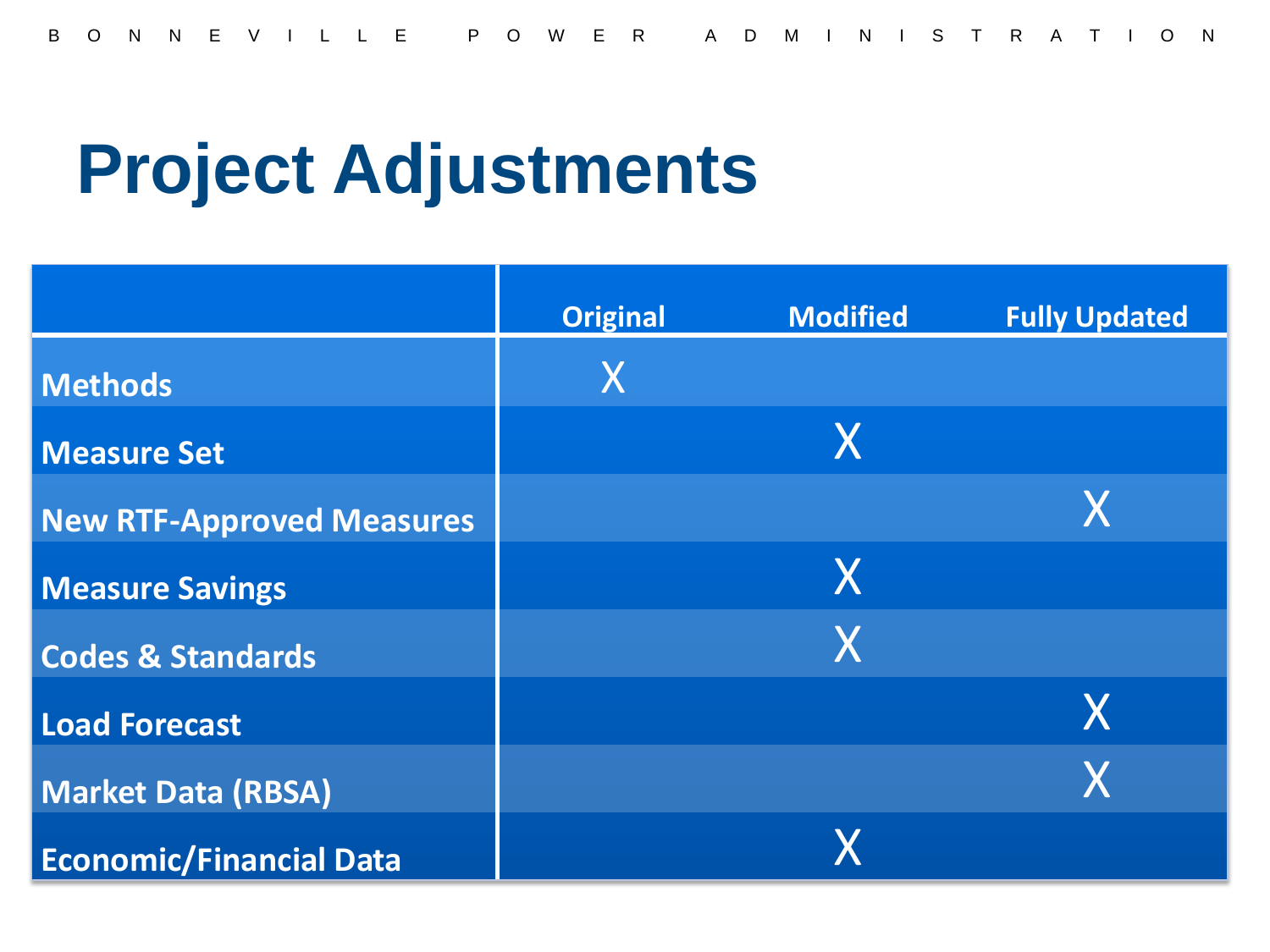# **Methodology**

- 1. Segmentation
- 2. Compile Measure Data
- 3. Develop Unit Forecasts
- 4. Calculate Levelized Costs
- 5. Forecast Technical Potential
- 6. Forecast Achievable Potential
- 7. Develop supply curves for resource program modeling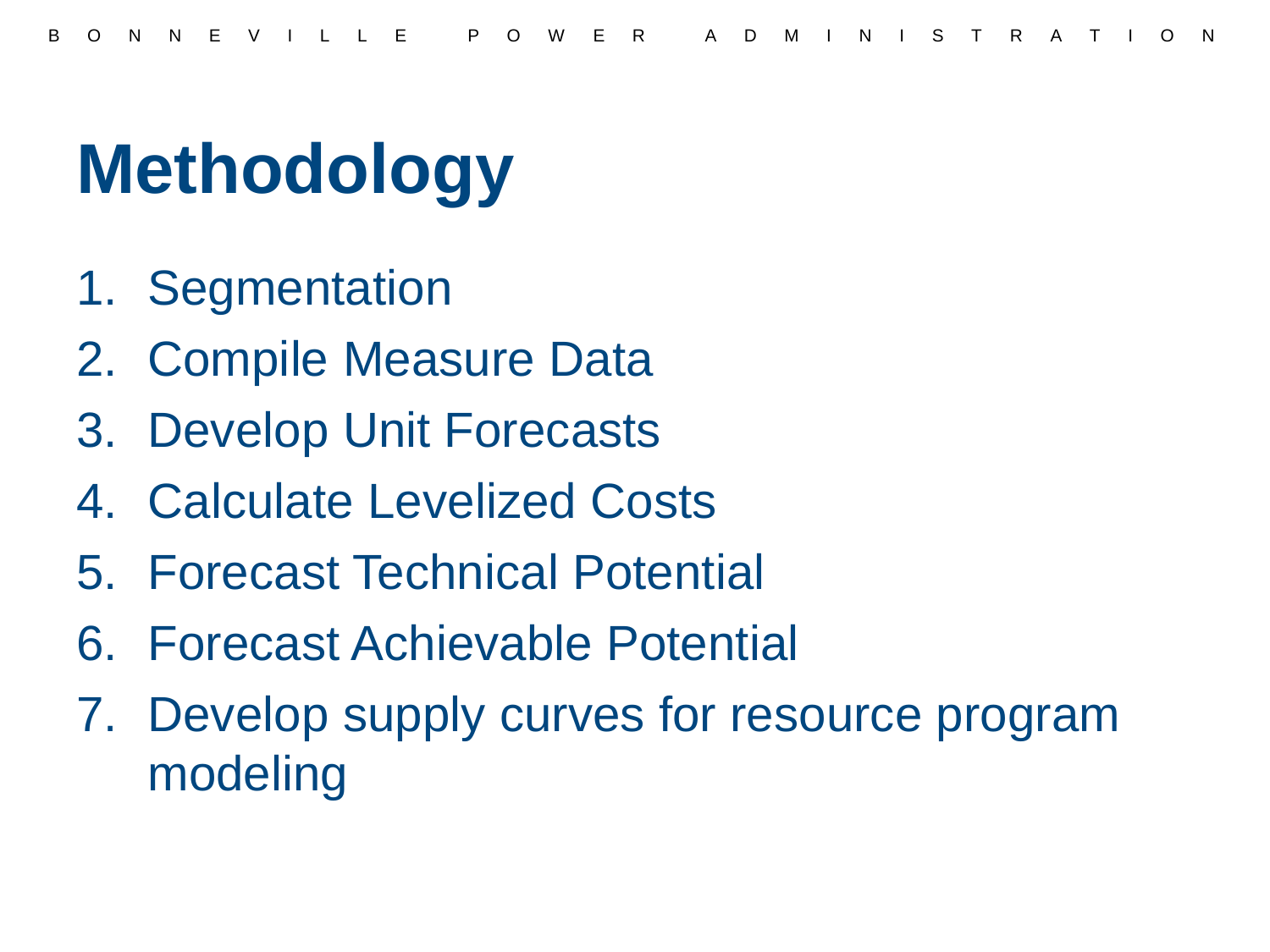#### **1. Segmentation**

- Region
	- Urban and rural: Based on USDA Rural-Urban Continuum Codes; Consistent with CBSA rural-urban definitions
	- Climate zone: Three heating zone and three cooling zones
- Sectors
	- Residential, Commercial, Industrial, Agricultural, Street Lighting, and Utility (for distribution efficiency)
- Building types and industries
	- Same as 7th Power Plan (see next slide)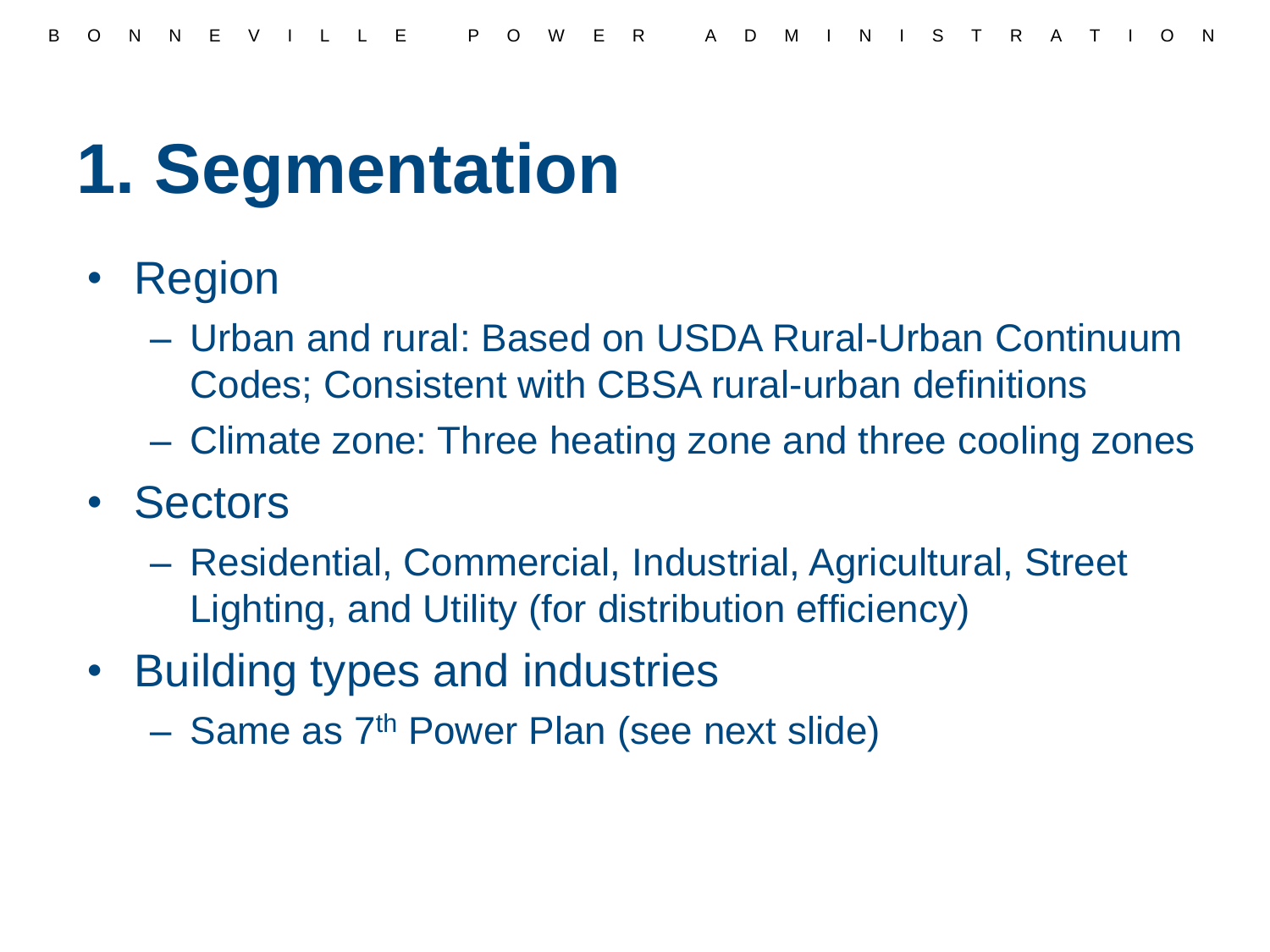### **Sectors and Segments**

| <b>Market Sector</b>                                   | <b>Building Characteristics</b>  |                             |  |  |  |
|--------------------------------------------------------|----------------------------------|-----------------------------|--|--|--|
| Residential                                            | Single-Family                    | <b>Multifamily Low Rise</b> |  |  |  |
|                                                        | <b>Multifamily High Rise</b>     | Manufactured                |  |  |  |
|                                                        | Large office (>50,000)           | Warehouse                   |  |  |  |
|                                                        | Medium office (5,000 to 50,000)  | Supermarket (>5,000)        |  |  |  |
|                                                        | Small office (<5,000)            | Minimart (<5,000)           |  |  |  |
|                                                        | Extra large retail (>100,000)    | Restaurant                  |  |  |  |
| <b>Commercial (Gross Floor</b><br>Area, if Applicable) | Large retail (50,000 to 100,000) | Lodging                     |  |  |  |
|                                                        | Medium retail (5,000 to 50,000)  | Hospital                    |  |  |  |
|                                                        | Small retail (<5,000)            | Residential care            |  |  |  |
|                                                        | School K-12                      | Assembly                    |  |  |  |
|                                                        | University                       | Other                       |  |  |  |
|                                                        | Mechanical pulp                  | Hi tech - chip fab          |  |  |  |
|                                                        | Kraft pulp                       | Hi tech - silicon           |  |  |  |
|                                                        | Paper                            | Metal fab                   |  |  |  |
|                                                        | Foundries                        | Transportation, equip       |  |  |  |
| Industrial                                             | Frozen food                      | Refinery                    |  |  |  |
|                                                        | Other food                       | Cold storage                |  |  |  |
|                                                        | Wood - lumber                    | <b>Fruit Storage</b>        |  |  |  |
|                                                        | Wood-panel                       | Chemical                    |  |  |  |
|                                                        | Wood-other                       | Misc. manufacturing         |  |  |  |
|                                                        | Sugar                            |                             |  |  |  |
|                                                        | Irrigation                       |                             |  |  |  |
| Agricultural                                           | Area Lights                      |                             |  |  |  |
|                                                        | Dairy                            |                             |  |  |  |
| Utility                                                | Distribution efficiency          |                             |  |  |  |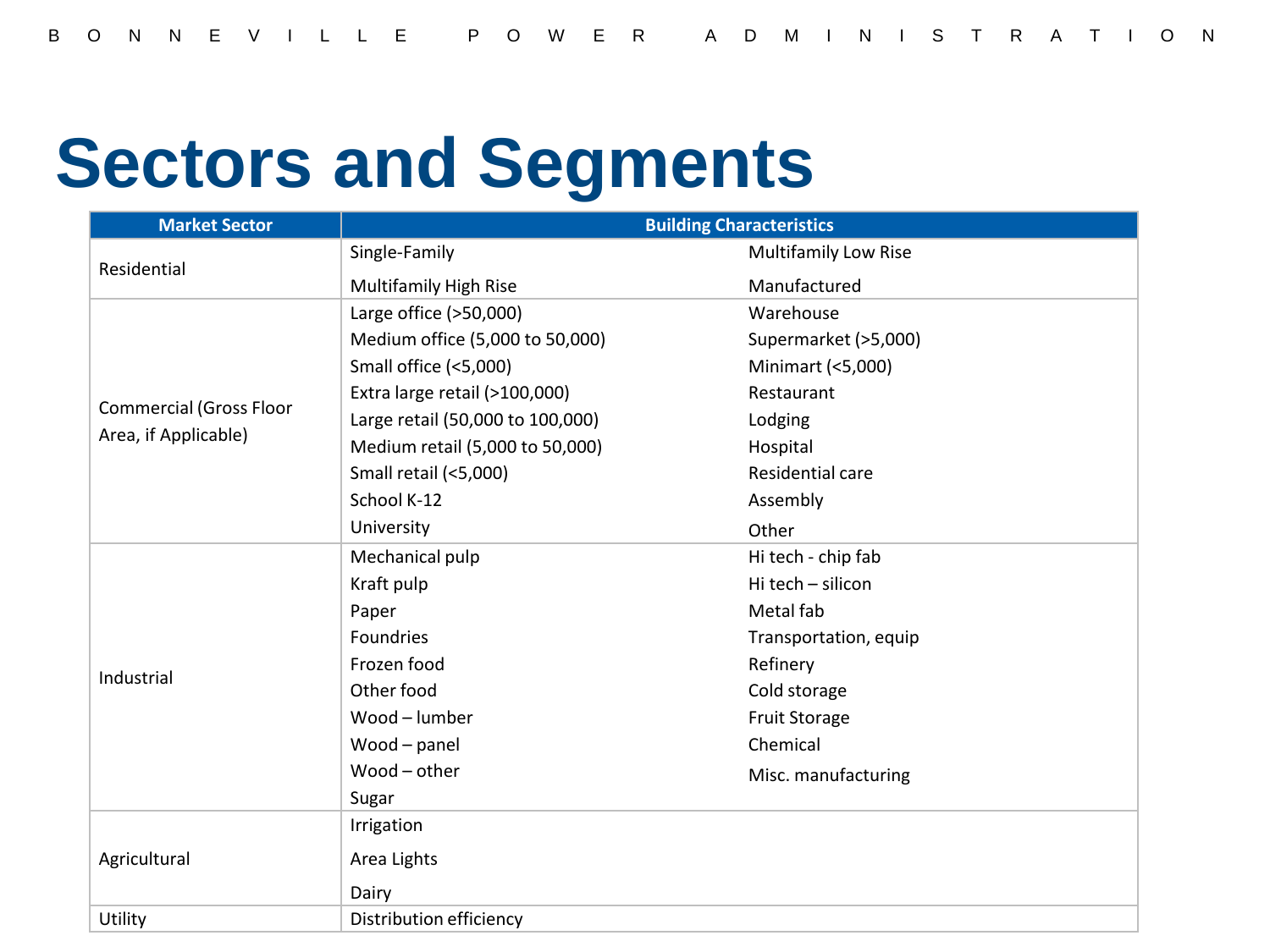### **2. Compile Measure Data**

- 1. Determine measure set: Include all measures from the 7 th Power Plan and active RTF measures
- 2. Compile measure data and determine BPA-specific inputs:
	- **Costs**
	- **Applicability**
	- Unit energy savings
	- **Saturations; Number of Units**
	- Effective useful lives
	- Non-energy impacts
	- **Load Shape**
- 3. Map to BPA's technology/area/practice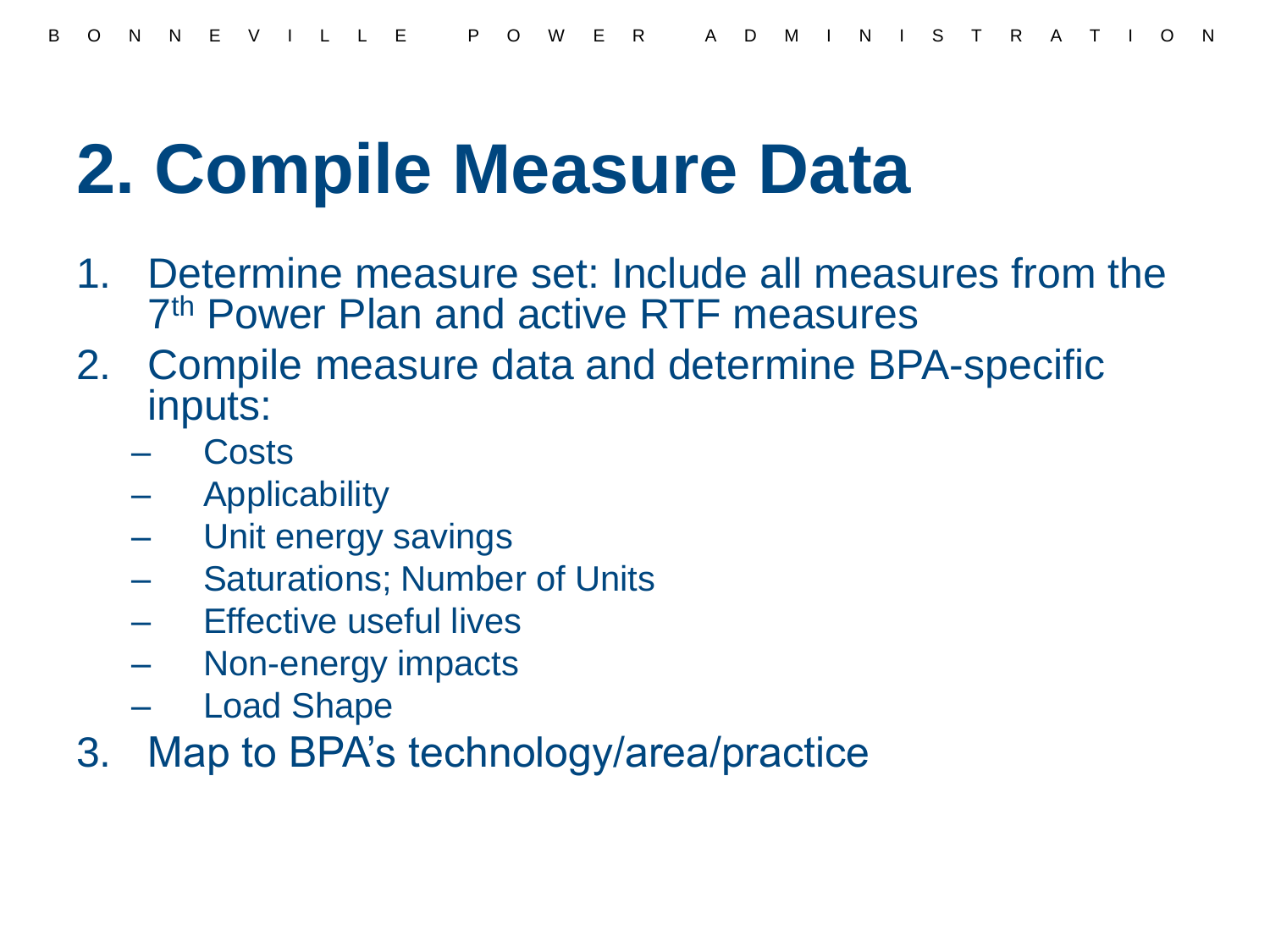## **Key Inputs and Data Sources**

| <b>Component</b>             | <b>Sources</b>                            |  |  |
|------------------------------|-------------------------------------------|--|--|
|                              | Seventh Power Plan and RTF, adjusted with |  |  |
| <b>Unit Energy Savings</b>   | BPA-specific primary data                 |  |  |
| Costs and non-energy impacts | Seventh Power Plan and RTF                |  |  |
| Effective useful lives       | Seventh Power Plan and RTF                |  |  |
|                              | 2012 and 2017 RBSA; 2014 CBSA; BPA and    |  |  |
| Applicability factors        | utility program data (where available)    |  |  |
| End use savings percent      | Seventh Power Plan                        |  |  |
| (industrial sector)          |                                           |  |  |
| Load shapes                  | Seventh Power Plan                        |  |  |
| Technology/Area/Practice     | Cadmus mapping using BPA UES Data Set     |  |  |
| Category                     | Version 6.0                               |  |  |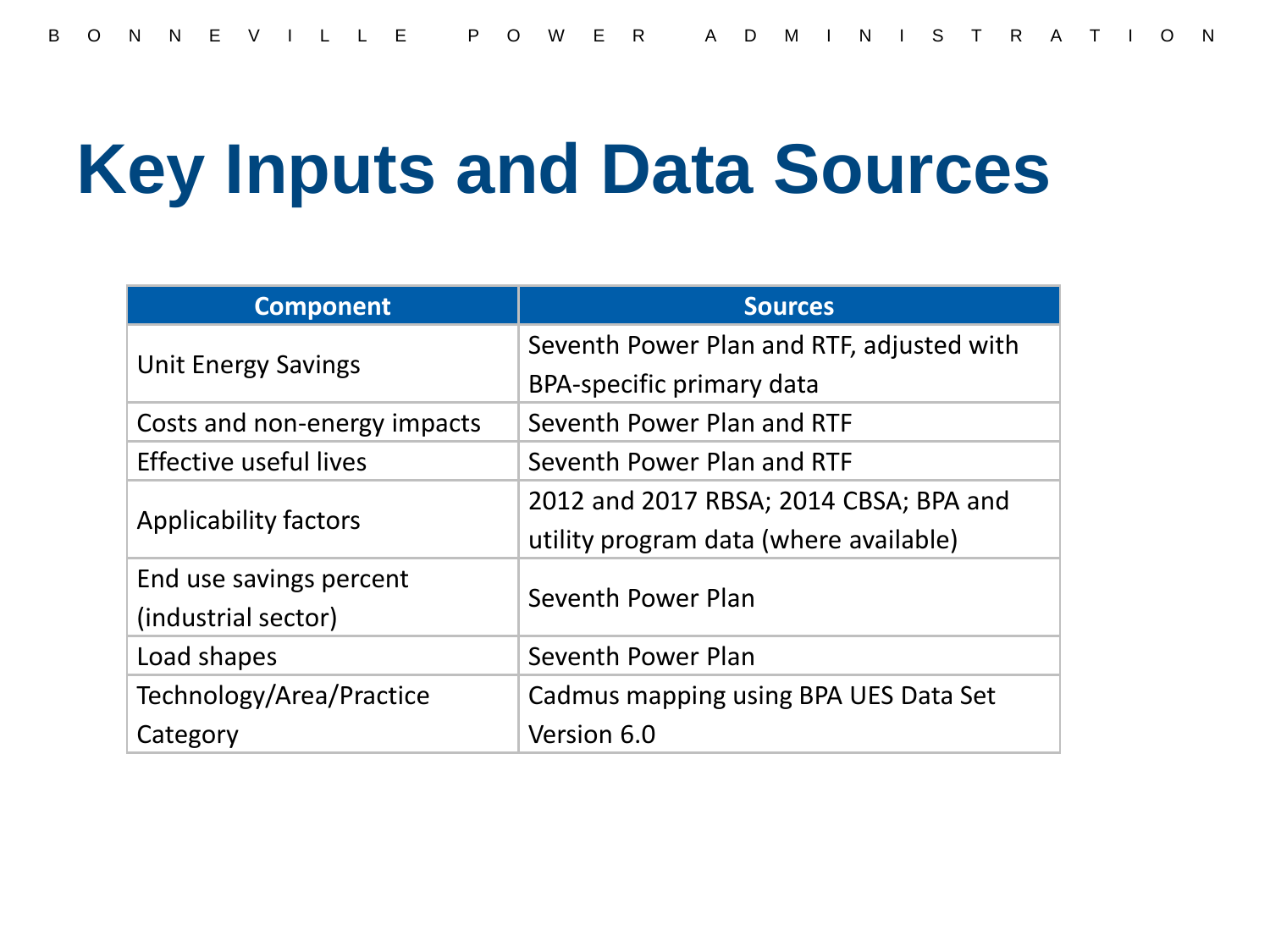### **3. Develop Unit Forecasts**



- Estimate all available measures in BPA service territory
- Using:
	- BPA's load forecast and utility data
	- Regional stock assessment data (CBSA and RBSA)
	- U.S. Census Bureau American Community Survey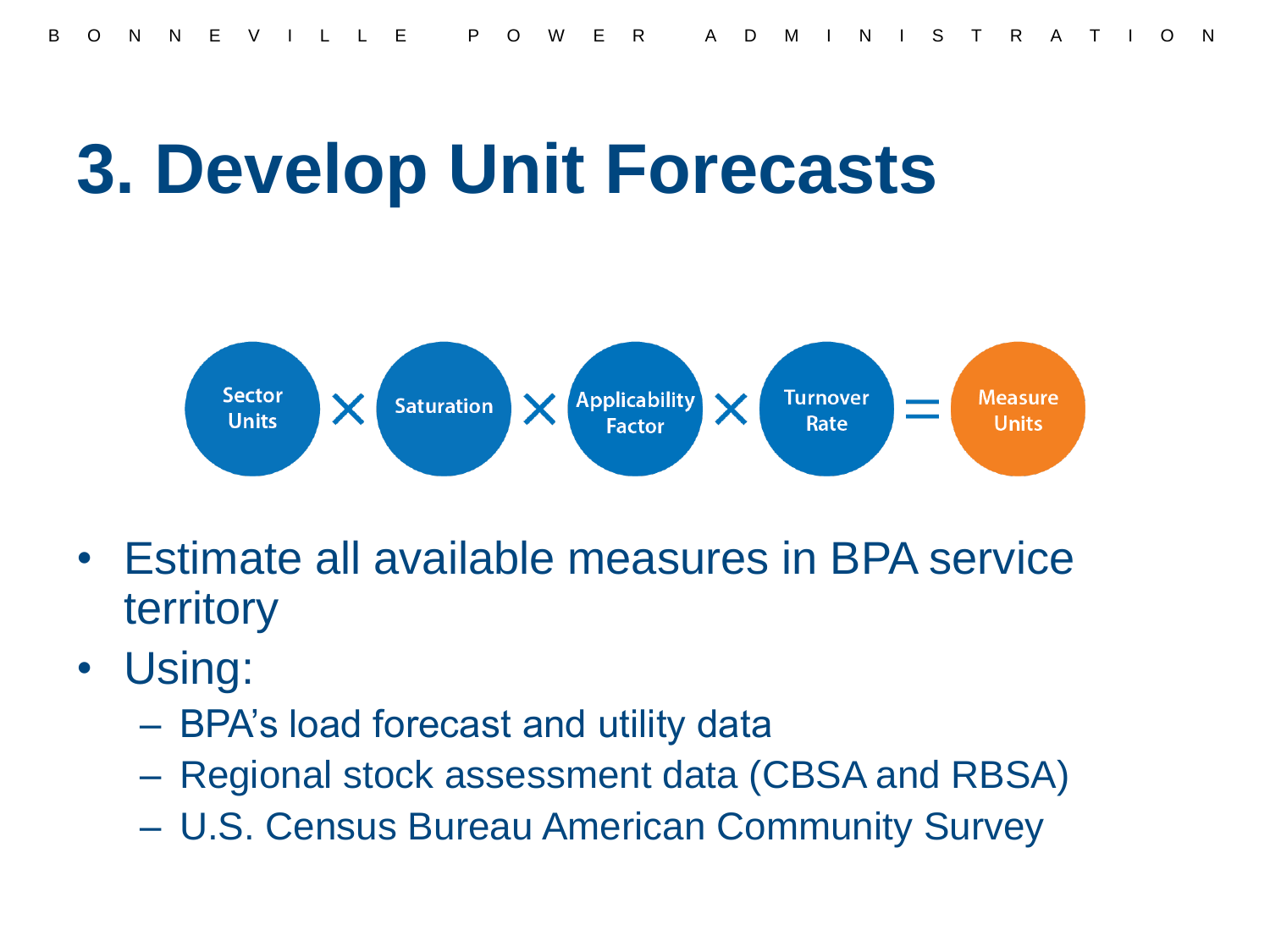## **Three Types of Units Forecasts**

- Natural replacement:
	- Unit can be installed when the unit it replaces reaches the end of its effective useful life
- New Construction:
	- Unit installed when new home or building is constructed
- Retrofit:
	- No technical constraint on when the unit can be installed. Does not depend on turnover.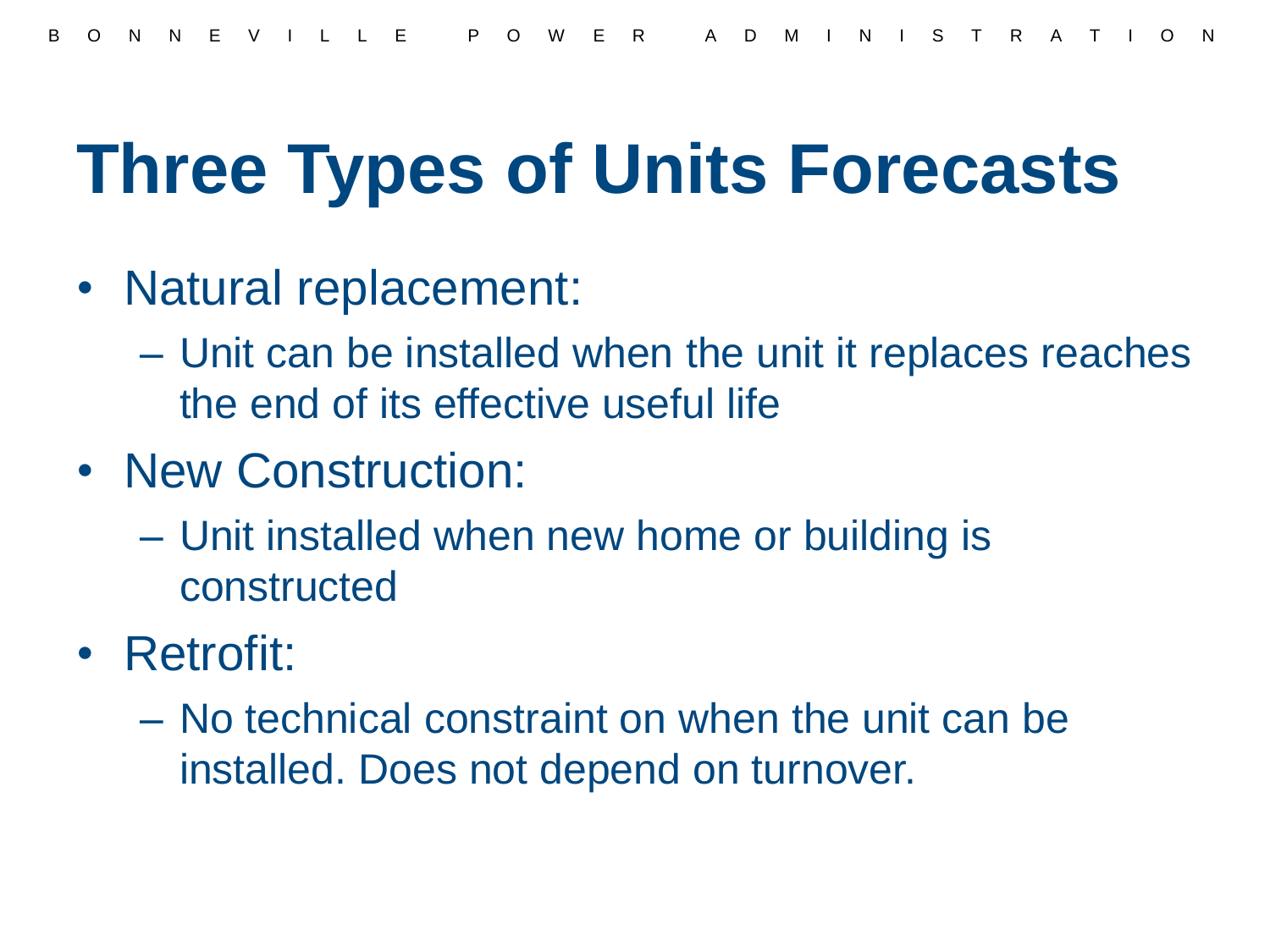#### **Unit Forecast Components**

| <b>Component</b>            | <b>Data Source</b>                                                      | <b>Specific to BPA's</b><br><b>Service Territory?</b> |
|-----------------------------|-------------------------------------------------------------------------|-------------------------------------------------------|
| <b>Sector Units</b>         | BPA load forecasts; regional stock<br>assessments; BPA utility customer | Yes                                                   |
|                             | data (when available)                                                   |                                                       |
| Saturation                  | BPA load forecasts; regional stock                                      |                                                       |
|                             | assessments; BPA utility customer                                       | Yes                                                   |
|                             | data (when available)<br>Regional stock assessments; BPA                |                                                       |
| <b>Applicability Factor</b> | utility customer data (when<br>available)                               | Yes                                                   |
|                             |                                                                         | No; turnover rates are a function of                  |
| <b>Turnover Rate</b>        | Seventh Power Plan supply curve                                         | measure lives, which will be the                      |
|                             | workbooks                                                               | same as those used in the Seventh                     |
|                             |                                                                         | Power Plan                                            |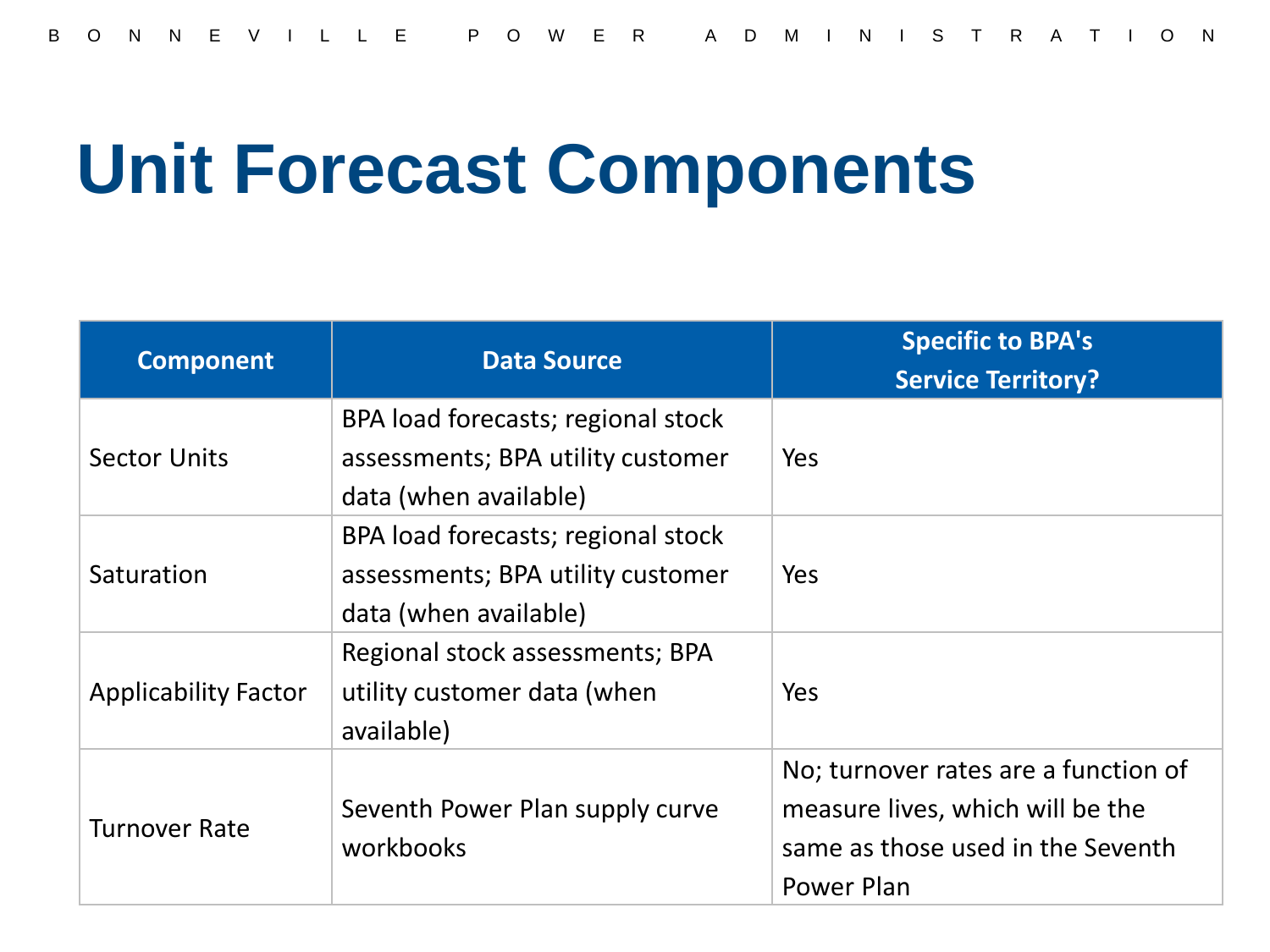#### **Unit Forecast Approach - Residential**

- **First year (2016):** Calculate number of **households** from U.S. Census Bureau American Community Survey
	- Performed for each zip code within BPA's service territory, then aggregated to urban/rural segments in each state
- **Forecast (2017-2039):** Apply 7<sup>th</sup> Plan state-level household growth rates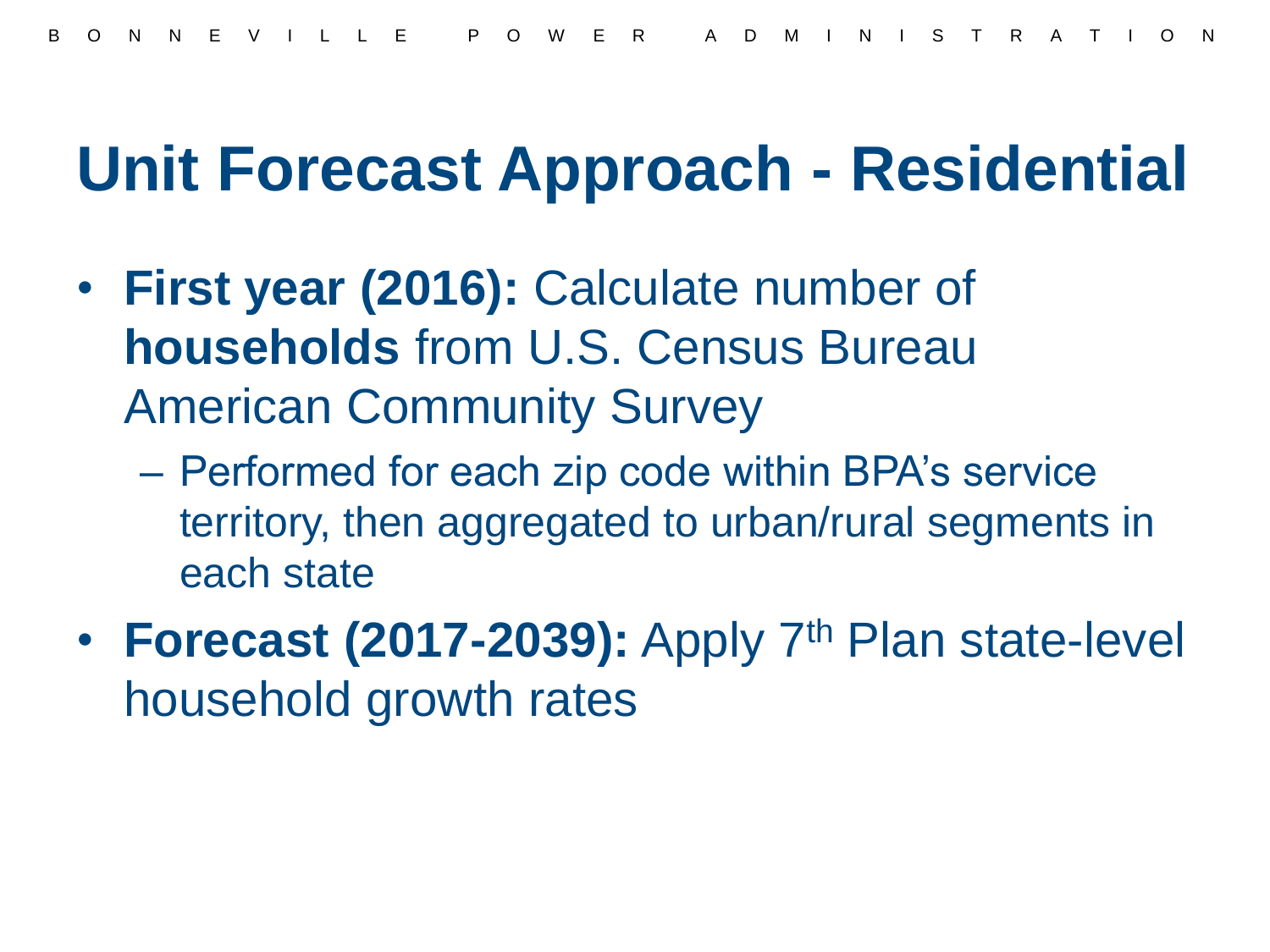#### **Unit Forecast Approach - Commercial**

- First Year (2016)
	- Determine the commercial sector's proportion of total usage using utility and EIA 861 data in each state
	- Disaggregate state-level 7<sup>th</sup> Plan floor space forecasts using commercial proportion of sales (assumes sales are a proxy for floor space)
- Forecast (2017-2039)

– Apply floor space growth rates from the  $7<sup>th</sup>$  Plan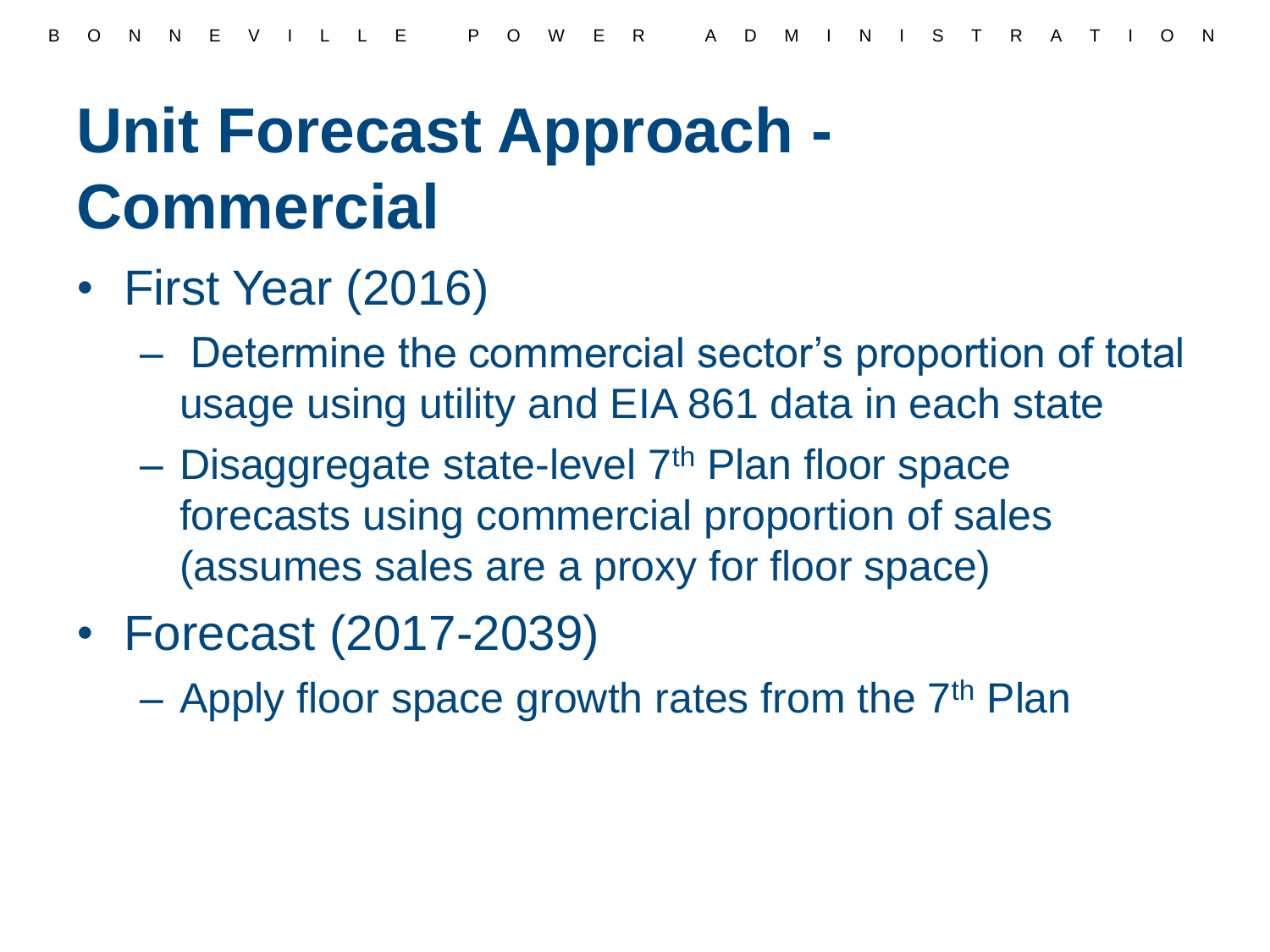#### **Unit Forecast – Industrial**

- Industrial modeling uses energy (MWh) forecasts
- First year (2016)
	- Determine the industrial sector's proportion of total usage using utility and EIA 861 data in each state
	- $-$  Disaggregate state-level  $7<sup>th</sup>$  Plan energy using industrial proportion of sales
- Forecast (2017-2039)

 $-$  Apply industrial growth rates from the  $7<sup>th</sup>$  Plan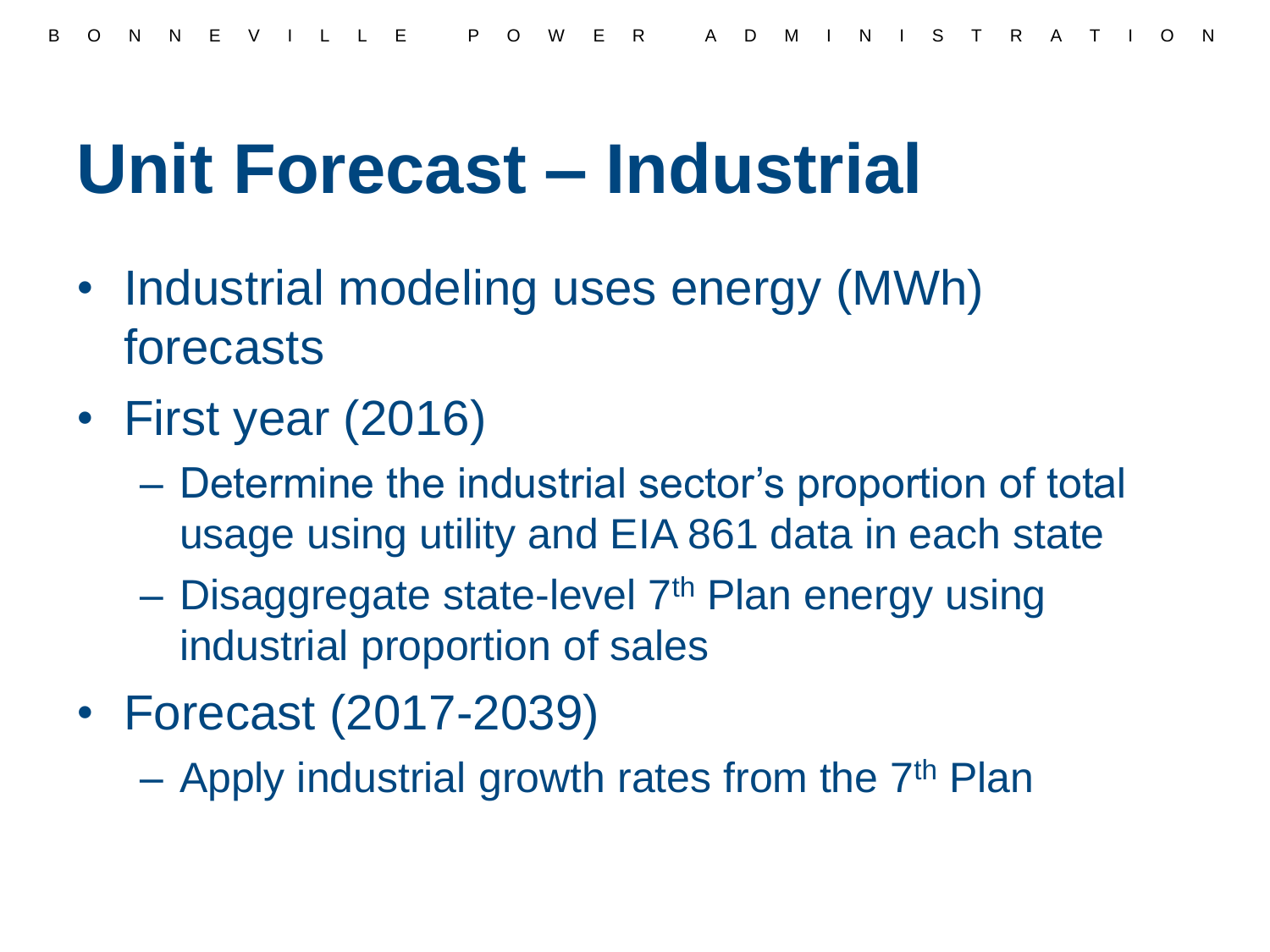#### **4. Calculate levelized costs**

- Calculate total resource and utility levelized cost of measures to compare with supply side resources
- Compile BPA financial assumptions (discount rates, line losses, etc.)
- Populate/run ProCost (v3.0.33) with BPA assumptions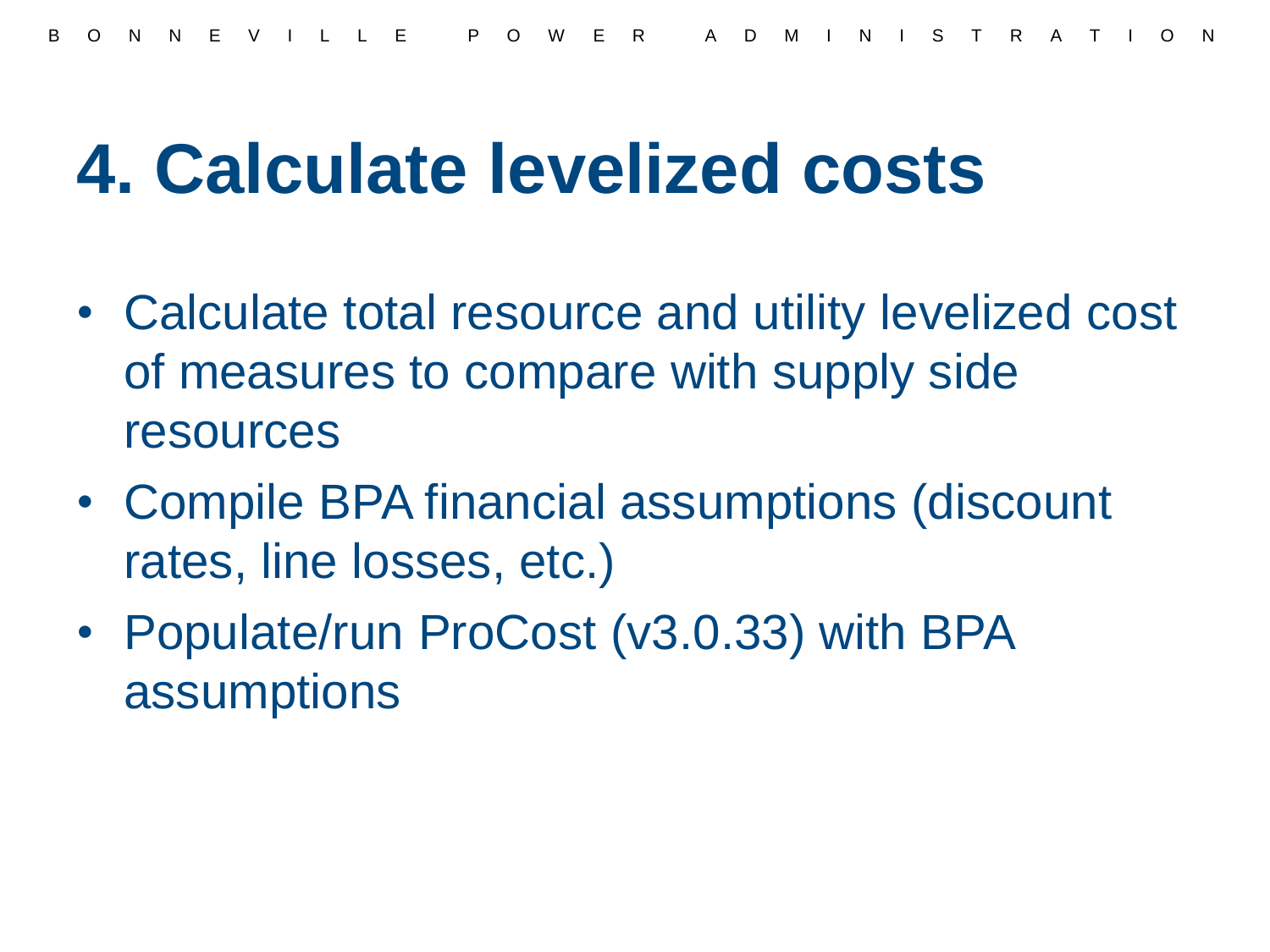## **Costs and Benefits**

| <b>Cost or Benefit</b> | <b>Component</b>                                  | <b>Source/Value</b>                                 | <b>Incorporated in CPA</b><br>analysis or portfolio<br>model? | <b>TRC</b> | <b>UCT</b>                                                            |
|------------------------|---------------------------------------------------|-----------------------------------------------------|---------------------------------------------------------------|------------|-----------------------------------------------------------------------|
| Cost                   | Capital and Labor                                 | Varies by measure; 7th Plan<br><b>CPA</b><br>values |                                                               | yes        | yes-only portion covered by the<br>utility and/or BPA in an incentive |
|                        | Annual O&M                                        | Varies by measure; 7th Plan<br>values               | <b>CPA</b>                                                    | Yes        | yes-only portion covered by the<br>utility and/or BPA in an incentive |
|                        | Program Administration                            | 20% of incremental measure costs CPA                |                                                               | yes        | yes                                                                   |
|                        | Periodic Replacement                              | Varies by measure; 7th Plan<br>values               | <b>CPA</b>                                                    | yes        | yes-only portion covered by the<br>utility and/or BPA in an incentive |
|                        | <b>Other Fuel Costs</b>                           | Varies by measure; 7th Plan<br>values               | <b>CPA</b>                                                    | Yes        | no, unless the utility is multi-fuel                                  |
|                        | Non-Energy Impacts                                | Varies by measure; 7th Plan<br>values               | <b>CPA</b>                                                    | Yes        | no                                                                    |
|                        | Avoided energy costs                              | BPA resource program modeling                       | Portfolio modeling                                            | Yes        | ves                                                                   |
|                        | Avoided carbon costs                              | BPA resource program modeling                       | Portfolio modeling                                            | Yes        | Include carbon prices; Exclude<br>social cost of carbon               |
|                        | Deferred T&D Expansion                            | BPA to provide                                      | <b>CPA</b>                                                    | Yes        | yes                                                                   |
|                        | Regional Act Credit                               | 10%                                                 | Portfolio modeling                                            | Yes        | yes                                                                   |
| <b>Benefit</b>         | <b>Deferred Generation Capacity</b><br>Investment | BPA resource program modeling                       | Portfolio modeling                                            | Yes        | yes                                                                   |
|                        | <b>Avoided Periodic Replacement</b>               | Varies by measure; 7th Plan<br>values               | <b>CPA</b>                                                    | Yes        | no                                                                    |
|                        | Other Fuel Benefits                               | Varies by measure; 7th Plan<br>values               | <b>CPA</b>                                                    | Yes        | no                                                                    |
|                        | Non-Energy Impacts                                | Varies by measure; 7th Plan<br>values               | <b>CPA</b>                                                    | Yes        | no                                                                    |
|                        | Risk mitigation credit                            | BPA resource program modeling                       | Portfolio modeling                                            | Yes        | yes                                                                   |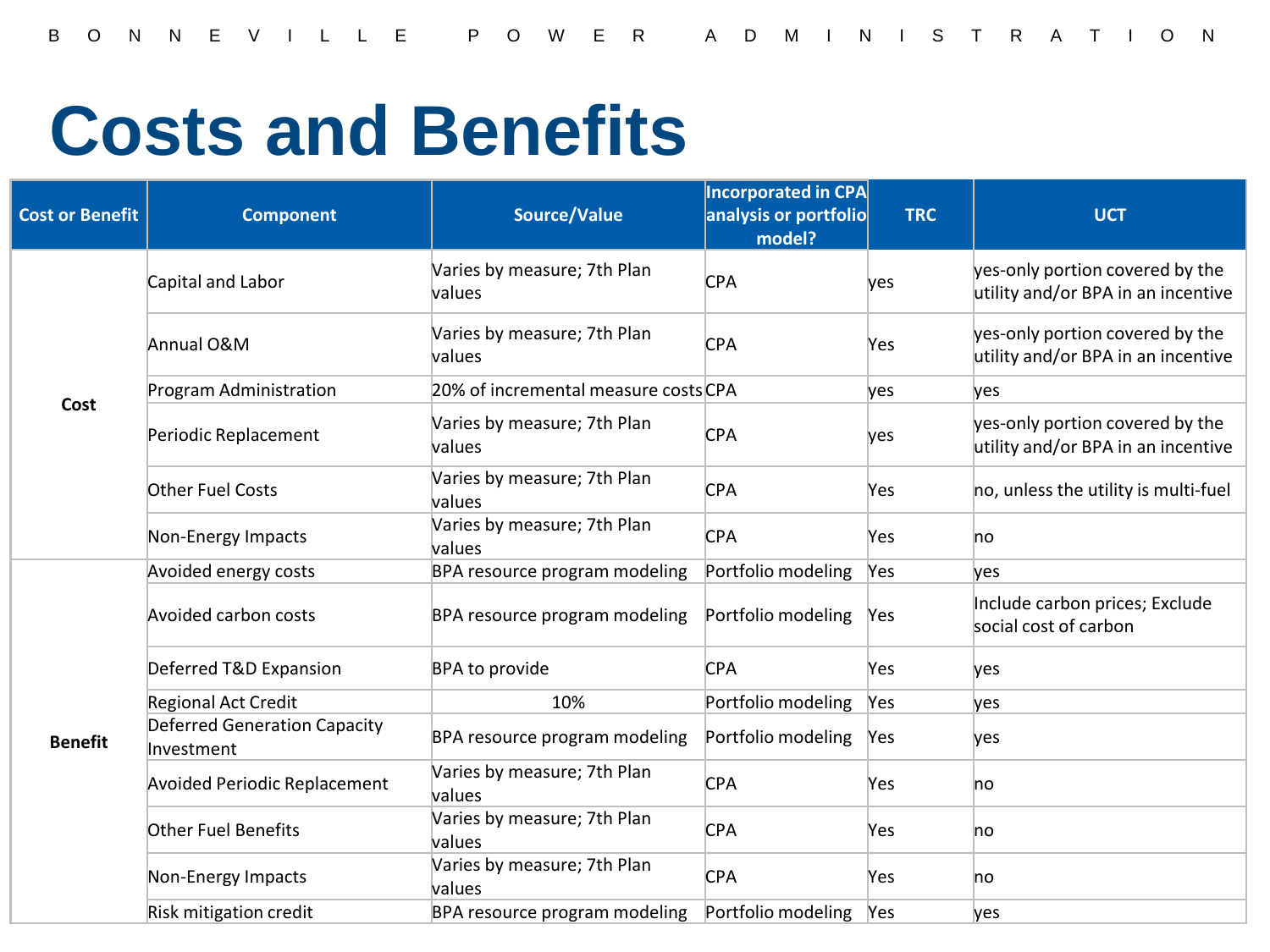#### **5. Forecast technical potential**



- All measures available, regardless of cost or market acceptance
- Unit energy savings derived from 7<sup>th</sup> Plan or RTF UES values
	- May change UES values if algorithms embed inputs that can be changed to BPA-specific values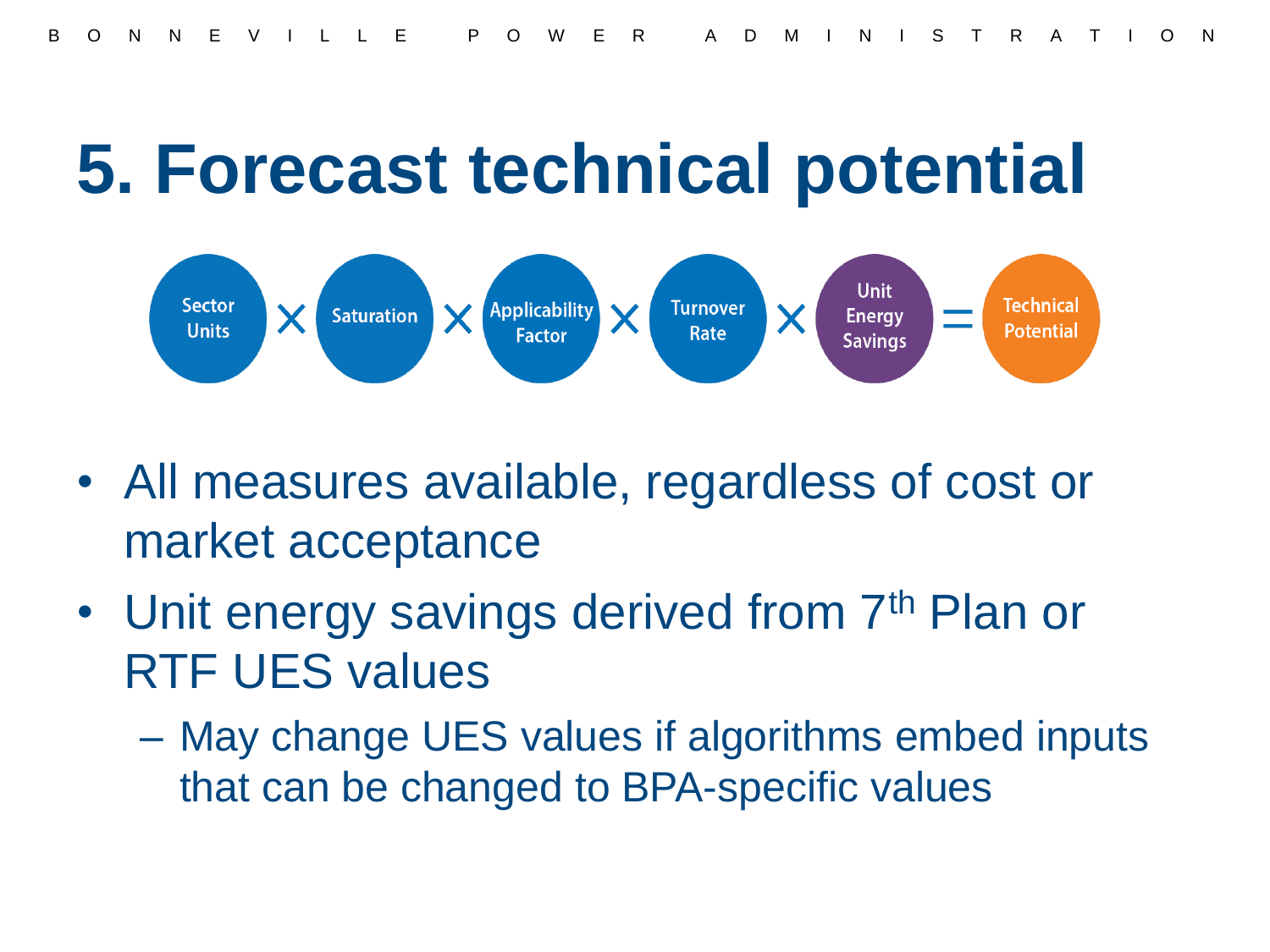#### **6. Forecast achievable technical potential**



- Based off technical potential, accounts for barriers and ramp rates
- Ramp rates: Start with 7<sup>th</sup> Plan ramp rates and adjust for realized and planned program savings
- Maximum achievable factor: 85%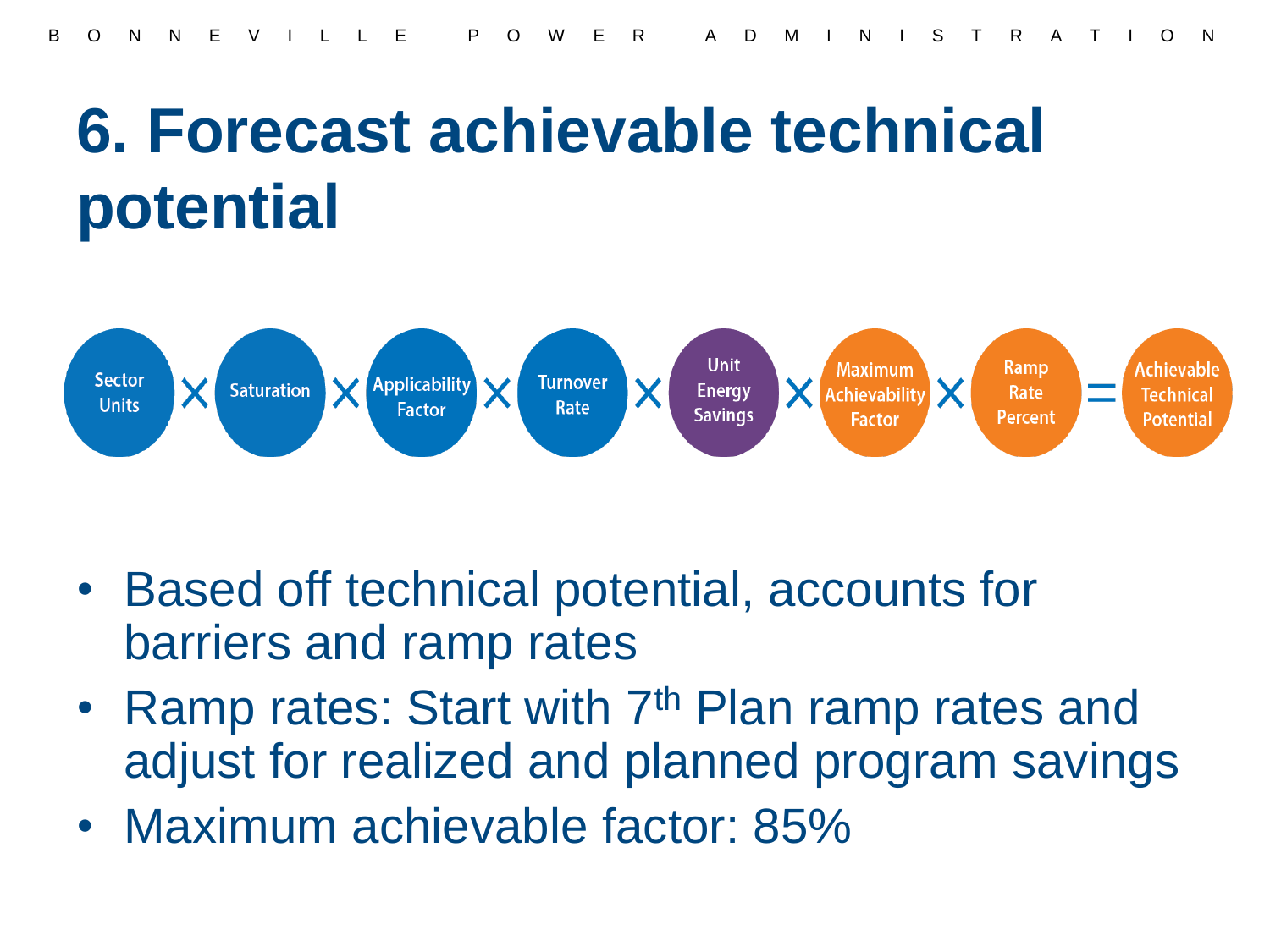#### **7. Develop Resource Program Inputs**

- Provide shaped and hourly savings over 20-year (2020-2039) period
- Measures bundled by groups of levelized cost
- Resource program modeling will select the costeffective level of conservation (achievable economic potential)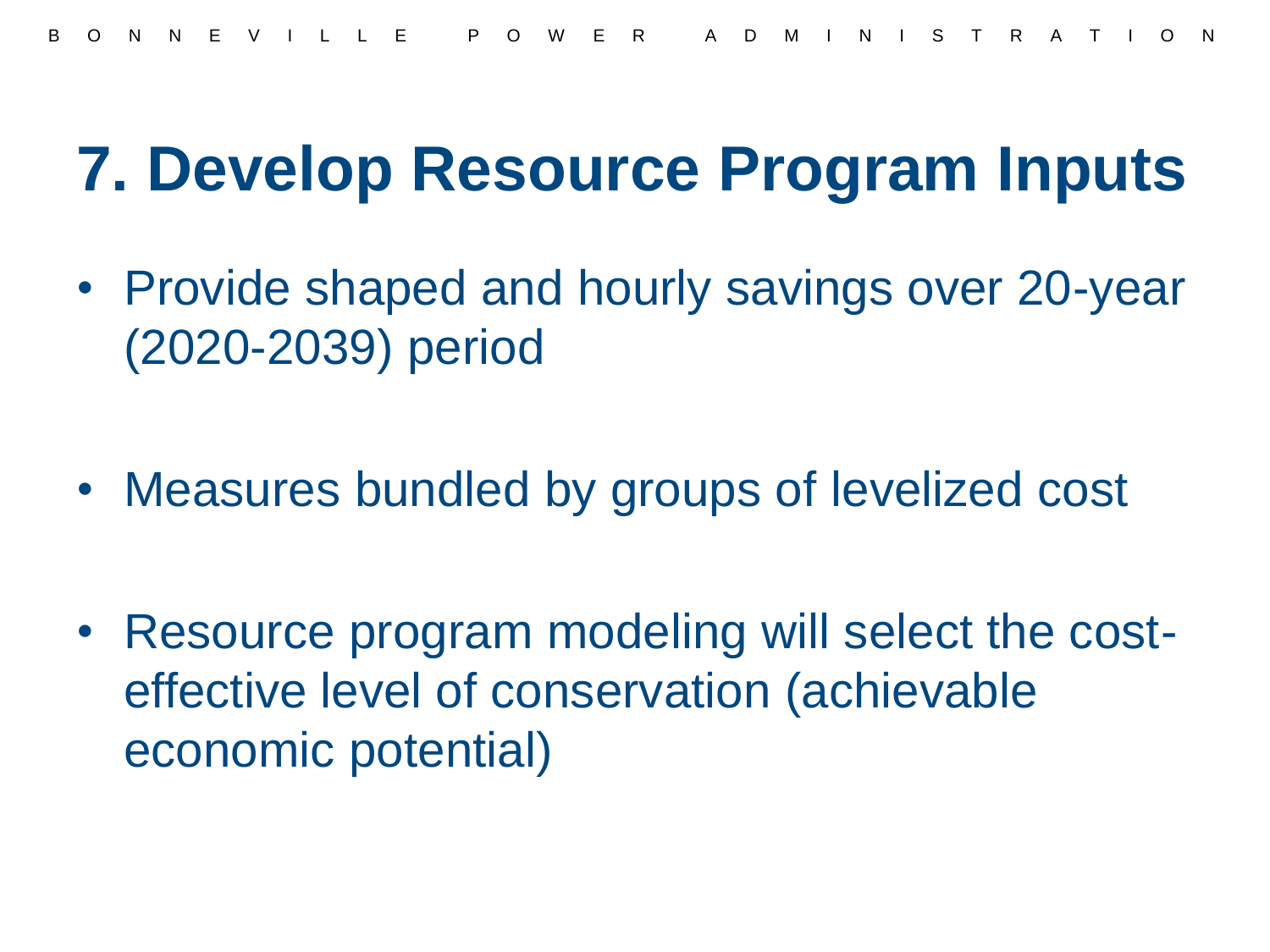## **Next Steps**

- Finalize methodology
- Develop and review draft supply curves
- Public review expected in December/January